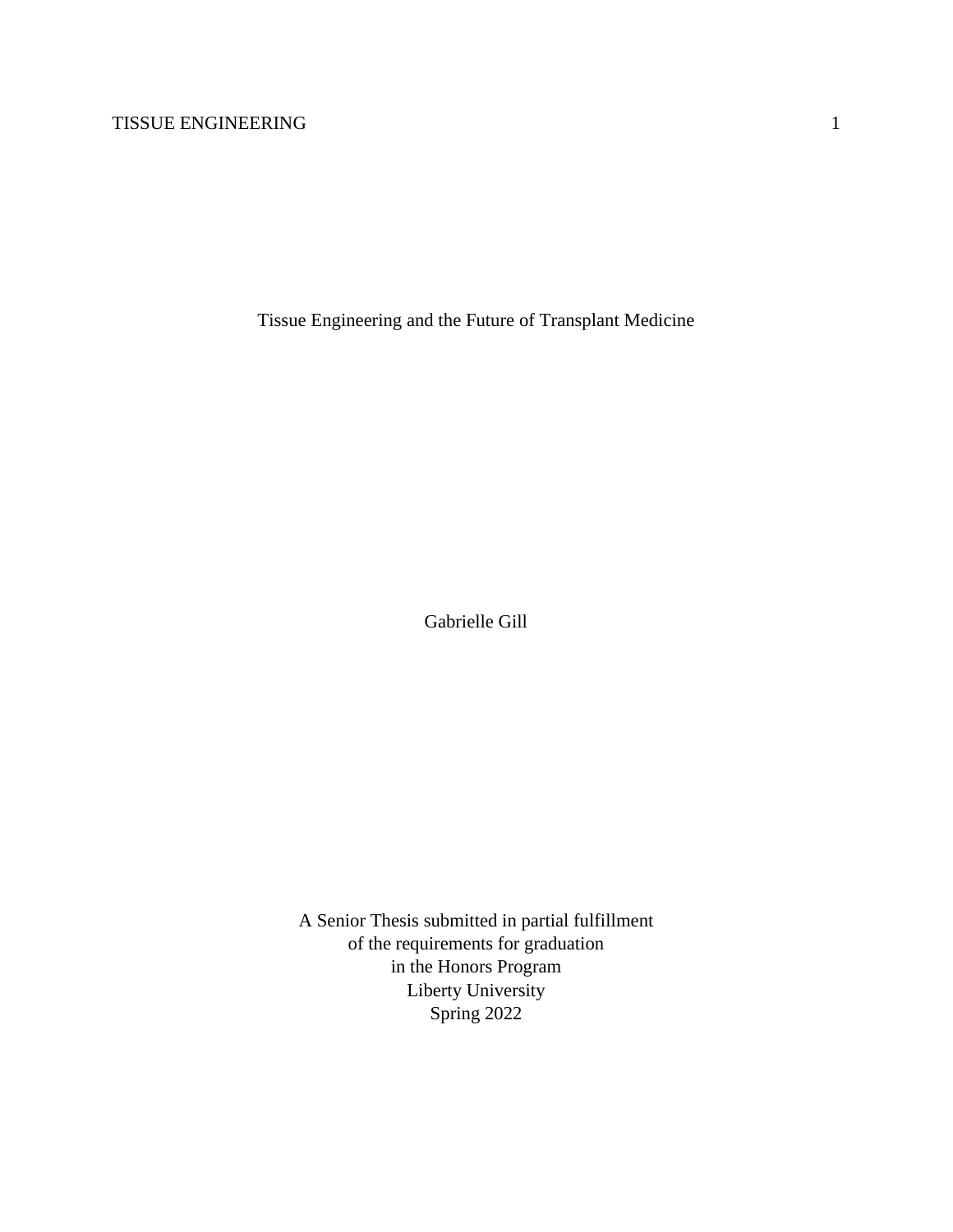Acceptance of Senior Honors Thesis

This Senior Honors Thesis is accepted in partial fulfillment of the requirements for graduation from the Honors Program of Liberty University.

> \_\_\_\_\_\_\_\_\_\_\_\_\_\_\_\_\_\_\_\_\_\_\_\_\_\_\_\_\_\_ Ben Kalu, M.D. Thesis Chair

> \_\_\_\_\_\_\_\_\_\_\_\_\_\_\_\_\_\_\_\_\_\_\_\_\_\_\_\_\_\_ Crystal Passburg, Ph.D. Committee Member

> \_\_\_\_\_\_\_\_\_\_\_\_\_\_\_\_\_\_\_\_\_\_\_\_\_\_\_\_\_\_ David Schweitzer, Ph.D. Assistant Honors Director

\_\_\_\_\_\_\_\_\_\_\_\_\_\_\_\_\_\_\_\_\_\_\_\_\_\_\_\_\_\_ Date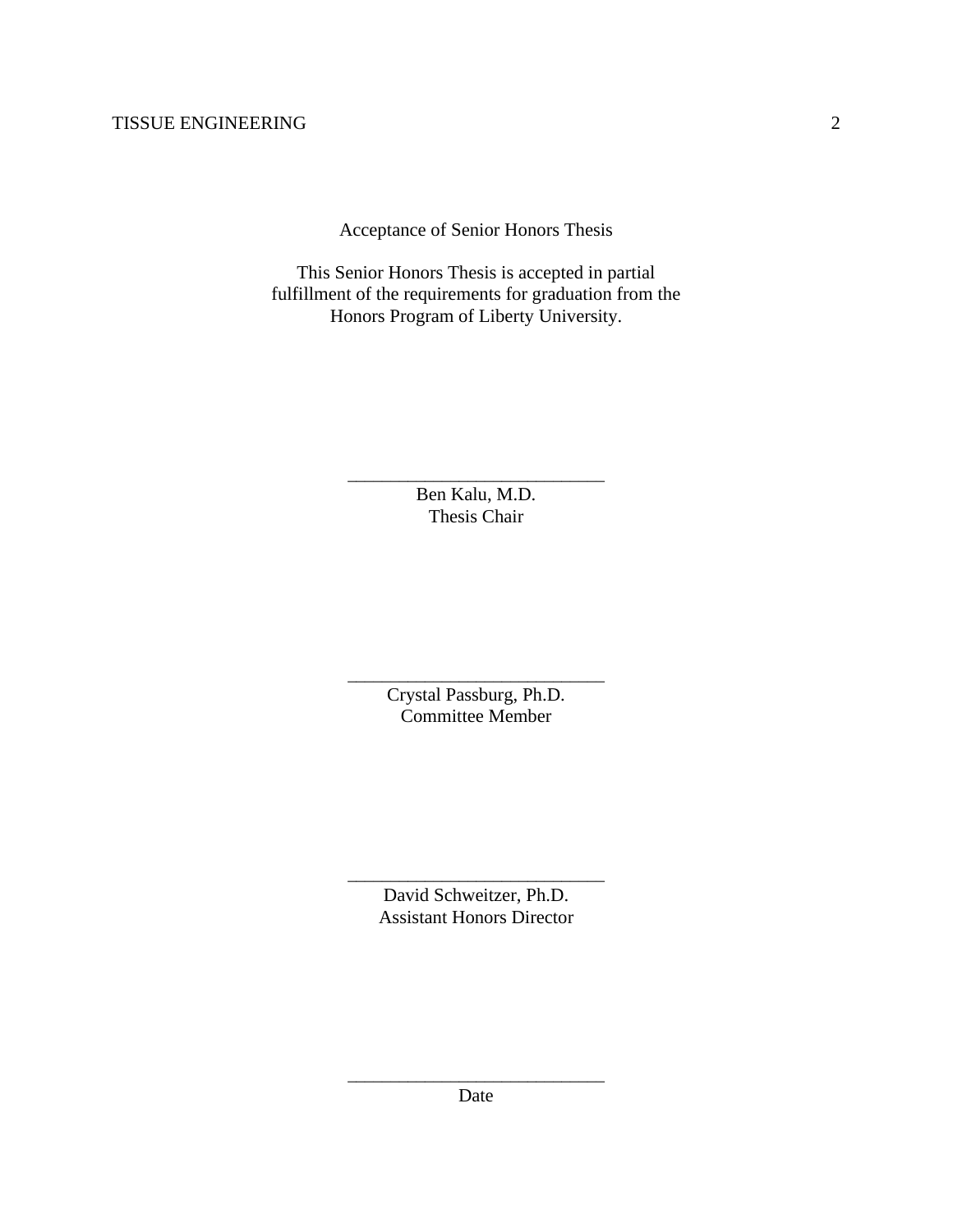#### **Abstract**

Tissue engineering is an emerging field in medicine. The purpose is to synthesize new tissue that the body will not reject but will use to heal the body from its own cells. It will lay down new material, with hopes that the new tissue will develop and continue to regenerate. This is performed with the use of stem cells, scaffolding and growth materials. Tissue engineering was birthed as a solution for organ transplants. The technique for transplanting organs has a long history as it has evolved over the years and continues to progress with technology. There have been many advantages to transplants, however, there are still many complications. The future of tissue engineering is to completely eliminate any need for the transplant list because researchers will be able to develop full organs from a person's own cells that the body will not reject. Plastic surgery, skin grafts, and potential development of organs are just some examples of the areas in which tissue engineering has incredible benefits.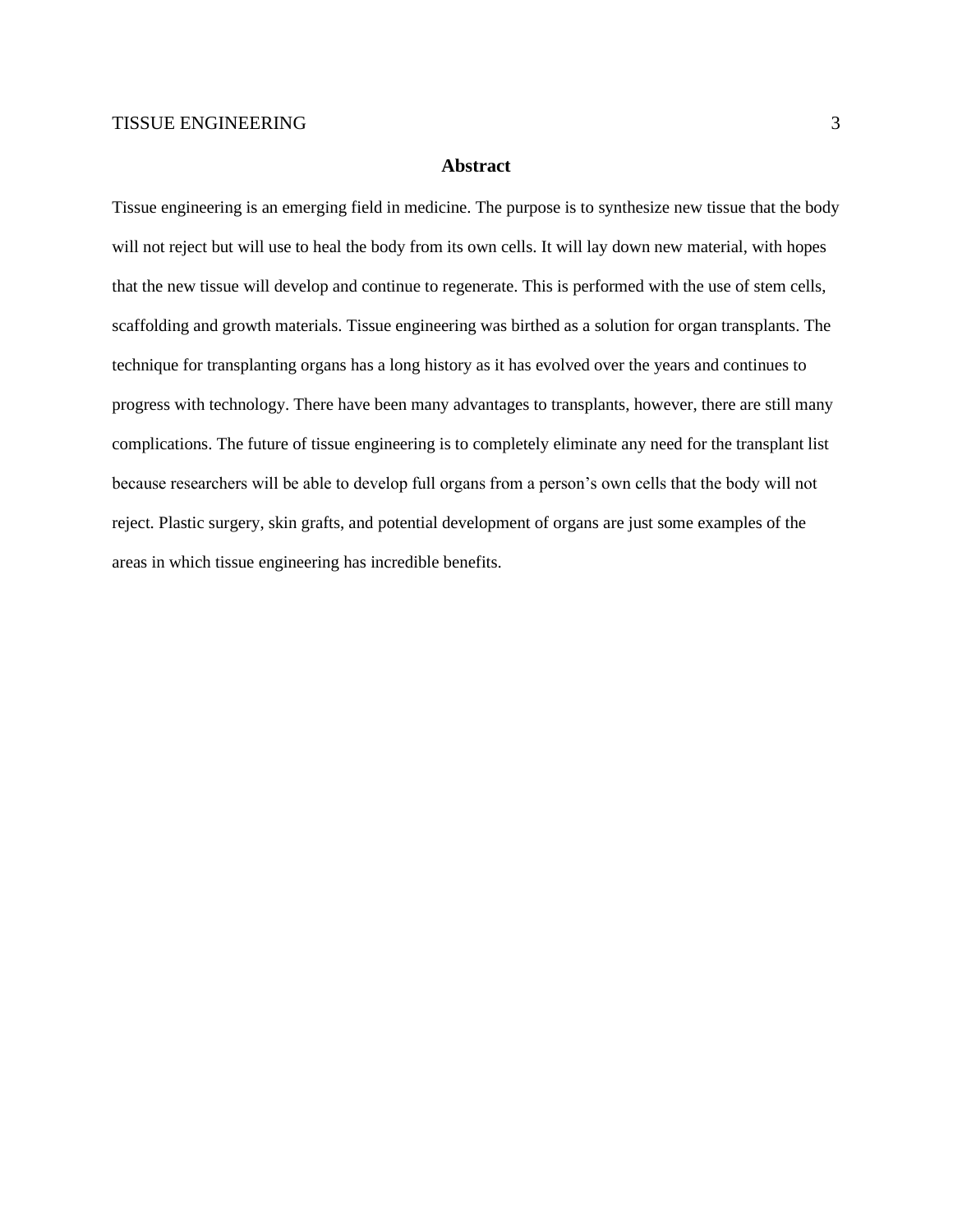# **Tissue Engineering and the Future of Organ Production from Stem Cells Introduction**

Medicine has been available since ancient times; however, the methods and procedures doctors use to treat their patients have drastically changed from the early civilization times (Guthrie et al., 2020). Modern technology has advanced medicine in ways that were not thought possible. Through the development of technology over the years, the world has drastically changed for the better. Now, with modern-day technology, doctors are able to more efficiently and safely perform procedures such as heart transplants and brain surgery. An emerging trend in transplant medicine is tissue engineering. It has rapidly gained momentum in medical research due to the possibilities of healing and hope for patients. Tissue engineering has quickly become the future for transplants, wound healing, and other forms of regenerative medicine through the production of new tissue to heal the body from the inside out.

# **Organ Transplant**

# **History of Organ Transplant**

The process and discovery of organ transplant was a huge leap for the world of medicine. Organ transplant can be dated back to the time of ancient Greece. There are several manuscripts and Greek myths that involve the topic of transplanting, specifically relating to the body. Many scholars speculate that organ transplant or preservation in ancient history was the original basis for the current technique. Not only does it appear in Greek history, but many Roman and Chinese myths from ancient manuscripts hold extravagant tales concerning the removal of organs (Hamilton, 2012). These documents portray the transplant of organs in a deistic light because it was considered a sacred task, and often only performed for their gods. The reason for these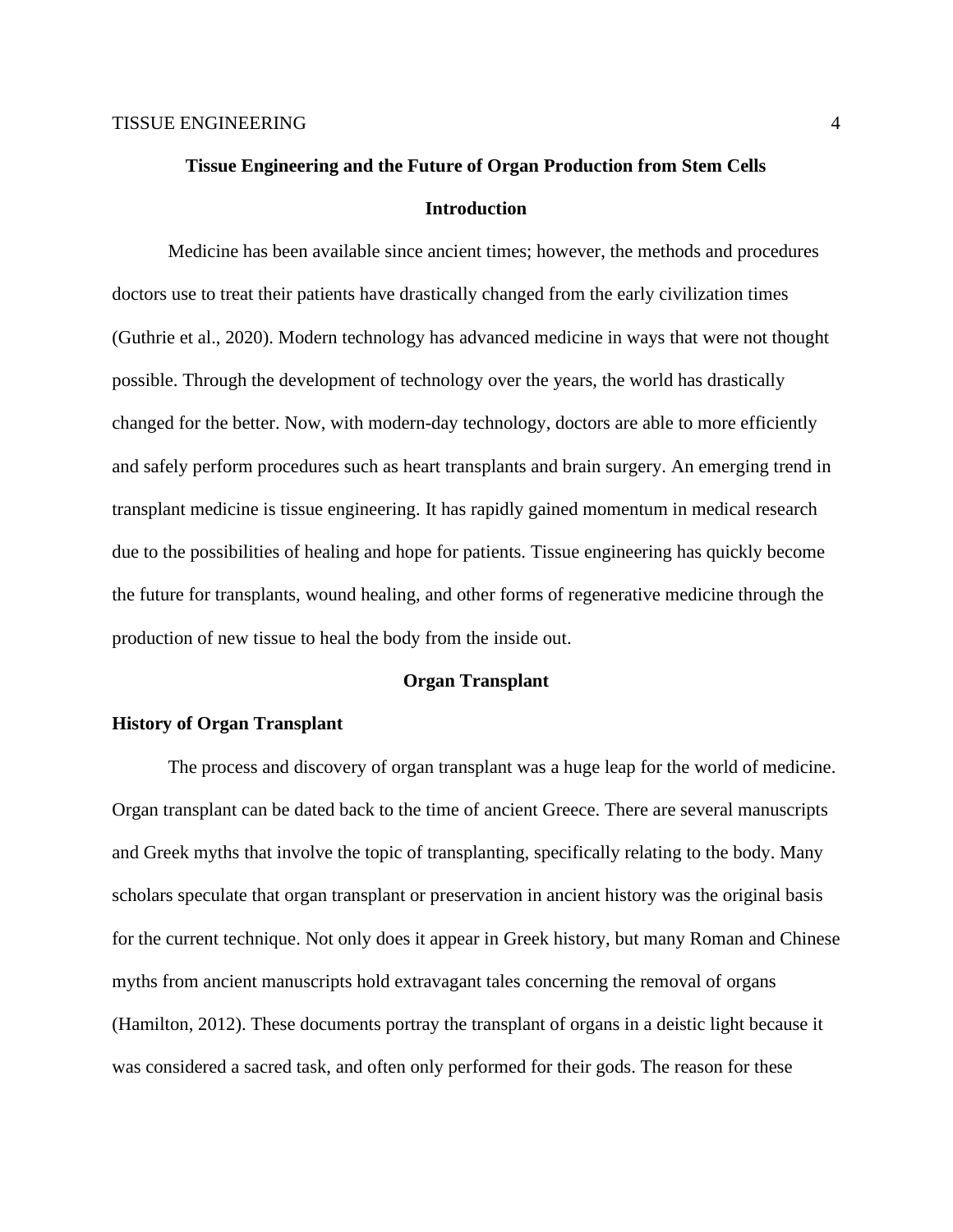transplants stems back to the belief from these cultures that the preservation of a person's body after death, will allow them to have an exceptional experience in the afterlife. However, many of these stories are just myths or wives' tale and not true accounts of transplants. Nevertheless, historians have found accounts which hold evidence of Native Americans performing skin grafts in order to heal wounds, specifically burns.

During the 1600s, a man named Gasparo Tagliacozzi was one of the first plastic surgeons, but he used skin from different areas of the person's body to graft it into the reconstruction of facial features (Frank & Frank, 1918). He discovered that the patient's body would accept their own skin best because samples from another donor often caused an immune response which resulted in rejection of the transplanted skin (Frank & Frank, 1918). This was a huge discovery which is now understood as transplant rejection. The idea of using organs from other sources progressed to the point that in the early 1900s, doctors attempted to save several patients with renal failure by transplanting organs from animals such as pigs or goats into the patient's body (Barker & Markmann, 2013). They had successfully performed dozens of organ transplants between animals and decided to progress to humans. As one would imagine, the transplants in humans were unsuccessful, but it continued to spark new ideas and inventions in the minds of many aspiring medical pioneers and researchers.

In 1912, Alexis Carrell, a French surgeon, was awarded the Nobel Prize for discovering techniques to successfully reconnect blood vessels, specifically in the context of organ transplant surgeries (Barker & Markmann, 2013). Carell, with the help of a colleague, invented a machine that was able to keep the organs that were taken outside of the body healthy and allow them to be transplanted into another being (Barker & Markmann, 2013). Later on, this machine served as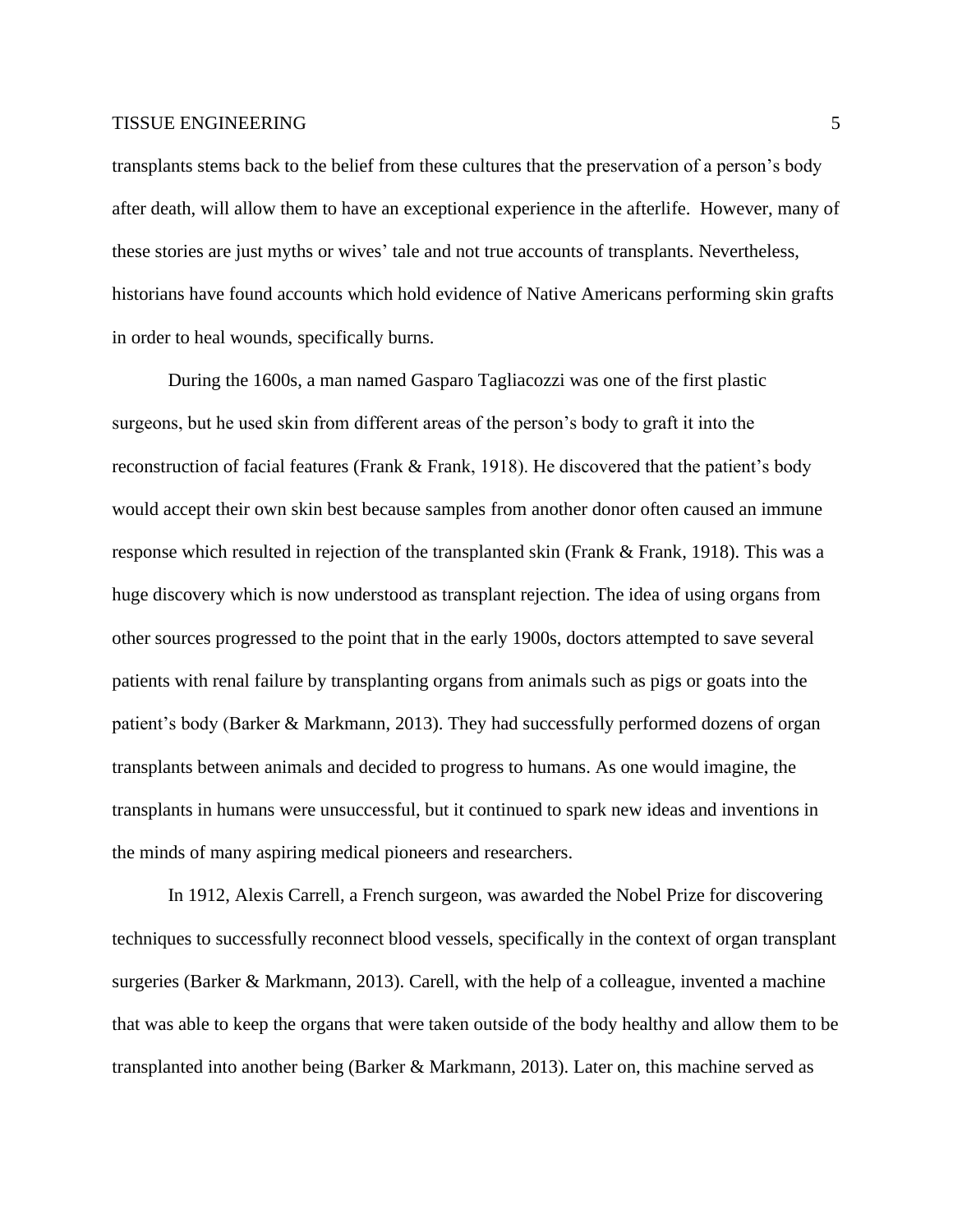the building block for successfully being able to preserve organs for extended periods of time to allow for the transportation of the organ to neighboring clinics or hospitals. The first successful transplant occurred in the 1950's in the United States with a team of surgeons. The patient had severe kidney disease with no hope of surviving without a new kidney. A group of doctors from a hospital in Boston were willing to try a transplant of a kidney from his twin brother. The surgery was incredibly successful with no transplant rejection of the new kidney. At the time, they were not completely aware that the reason for the success was due to the kidney being from his twin brother (Barker & Markmann, 2013). Tissue transplant had been around for several decades, but this was the first time that the patient's body did not reject the organ or cause an immune response (Barker & Markmann, 2013).

Following the success with the transplant of the twin brothers, many researchers were beginning to understand that the rejection of the organs was more importantly correlated to a person's immune system attacking the new organ. With this understanding, medical professionals started looking into ways to suppress the immune system for a time while the organ was transplanted so it would not be rejected (Barker & Markmann, 2013). Immunosuppressive therapies and medications were an emerging field at this time because there had not been a need for them prior to transplants (Colaneri, 2014). An immunosuppressive drug called cyclosporine was used with renal transplants and increased the success rate to roughly eighty percent (Colaneri, 2014). This was a significant advancement for transplants as researchers were now able to not only successfully perform the surgery but also see promising results with the patients. The mortality rate decreased significantly for patients needing transplants and the next several years consisted of an explosion of successful transplants moving from nonrenal organs to the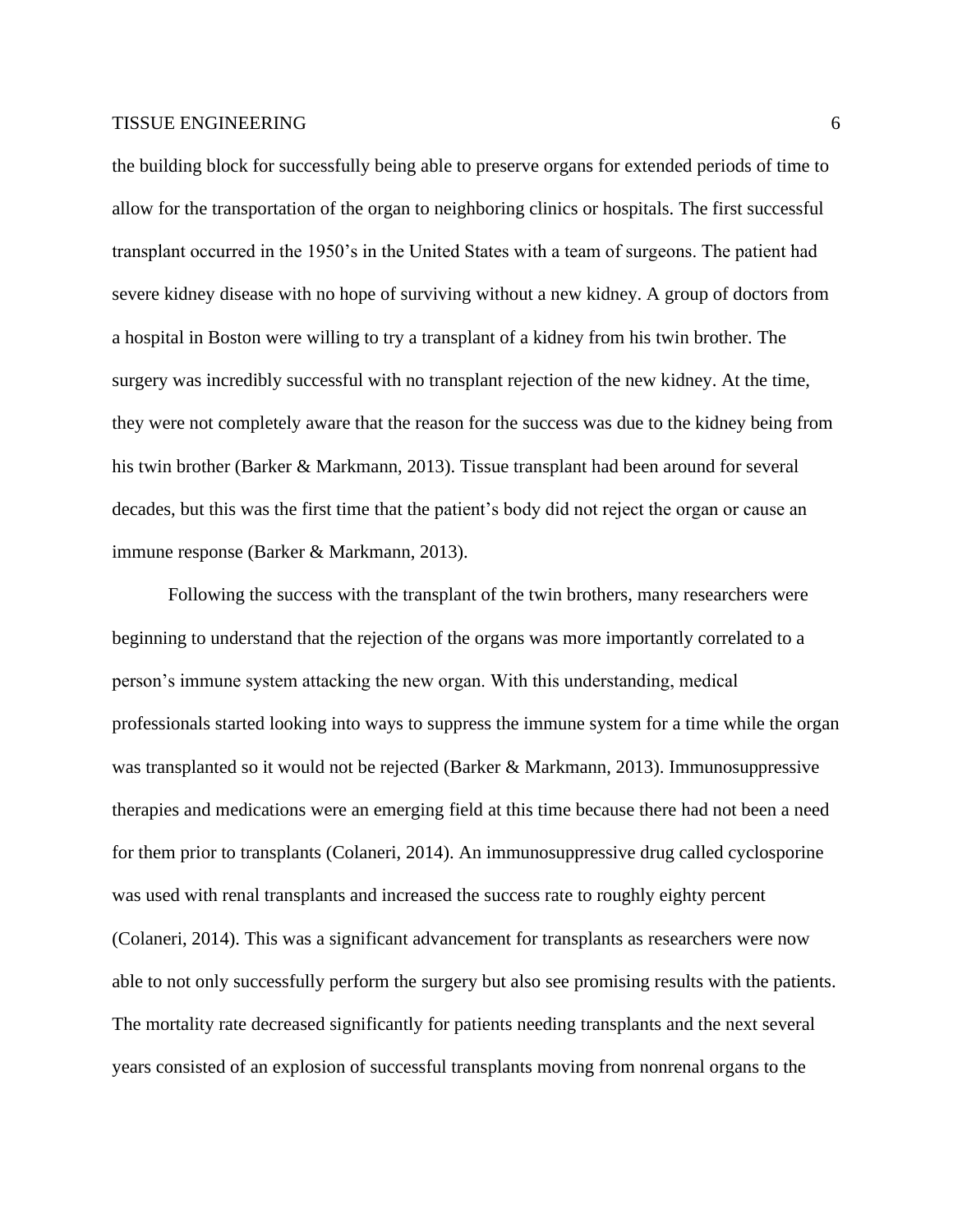liver, pancreas and even heart (Barker & Markmann, 2013). The continued development of immunosuppressive therapies allowed surgeons to progress with organ transplants and see more positive outcomes. With the help of new developments, organ transplant has been advanced and altered with the emergence of new technology and discoveries every year.

# **Development of Modern-Day Organ Transplant**

The process of organ transplant has been altered throughout the years, specifically with immunosuppressive therapies and new techniques. When a patient who is near death has been identified as a potential organ donor, the process begins with finding a match for their organs. The process of matching organs begins by having a medical expert come and evaluate the patient and the condition of their organs (Platt & Cascalho, 2013). Once this has been confirmed by the coordinator and death has been declared by the medical staff, the family is then approached, and the topic of organ donation is discussed. Upon obtaining consent from the family of the deceased, the transplant coordinator matches up a recipient based on the location of the donor. Upon choosing an available recipient closest to the hospital, with the most urgency, the coordinator sends the information over to the transplant center to be evaluated. The final decision of whether or not the donor is compatible for the recipient is left to the surgeon doing the transplant. When approval is given from all participants, the process can begin to remove the organs and preserve them until they are able to perform the surgery and transplant them into the receiving patient. The organs are washed and preserved in sterile containers on ice where they are transported to the site of the operation. The length of time each organ can be preserved depends on the organ itself, with some being roughly twenty-four hours and others being only four hours of preservation (Platt  $\&$  Cascalho, 2013). This process of organ transplantation has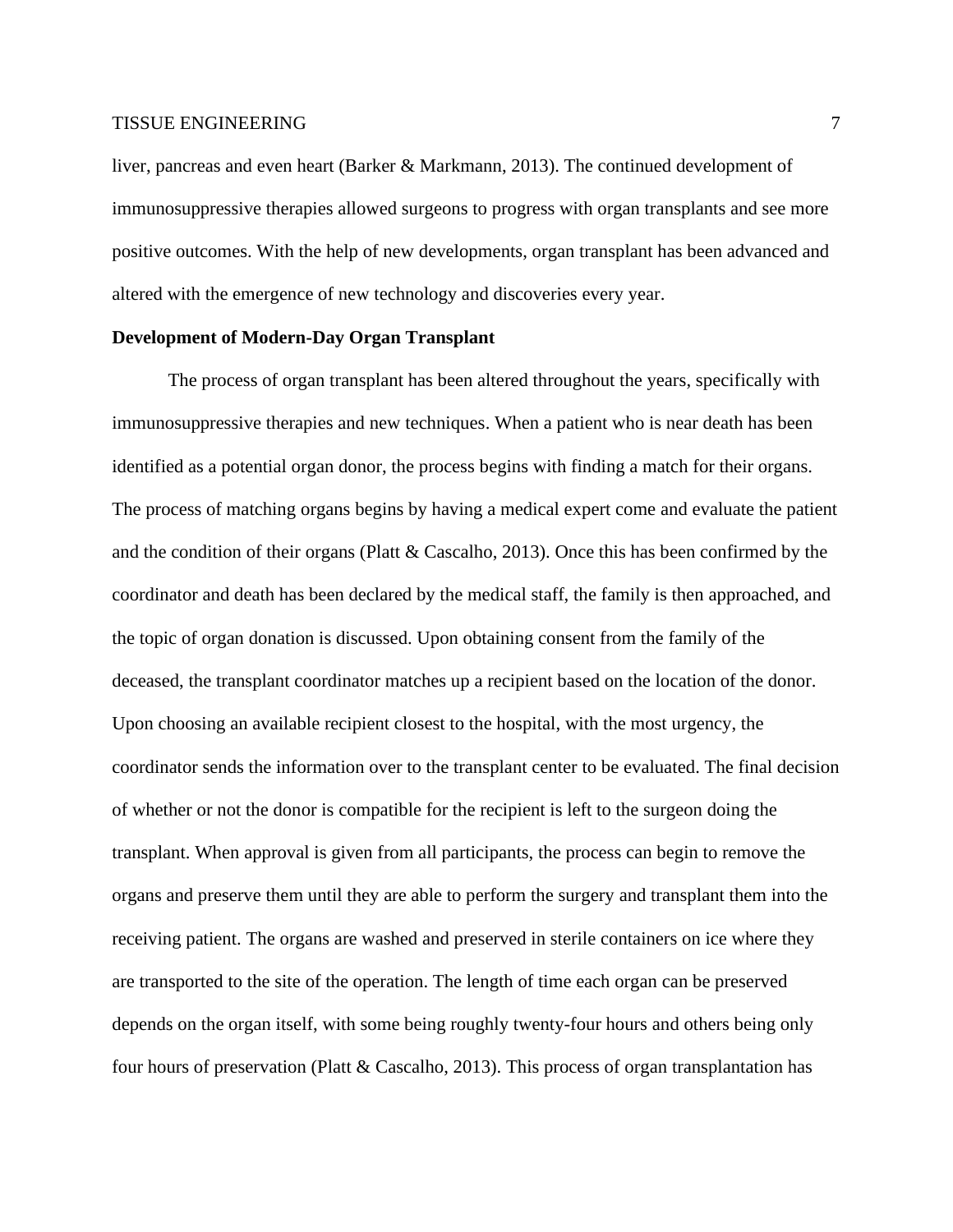been around for several decades and has proved to be successful with both the preservation of the organs, as well as the procedure of transplanting them into the new patient. While organ transplants give the patient a longer time of survival, they are not a permanent cure for the patient because there is still a foreign organ in their body that will deteriorate over time (Rana & Godfrey, 2019). Several organs, including kidneys, heart and pancreas, have an average lifespan of ten years, while organs such as the liver have an average lifespan of about 5 years (Rana & Godfrey, 2019). There are many different factors that can increase or decrease the length of time that the organ can survive. In the end, the transplanted organ will not last as long as many people would desire, but it increases the projected years of survival for the patient. Overall, organ transplant is a blessing and gift that many are fortunate to receive.

Before the process described above was put in place, organ transplant was not as efficient or effective. With the incredible success rate increasing and organ transplants becoming more common and less perilous than they had been in the past, the U.S. Congress decided to put into place the National Organ Transplant Act in 1984 (Gross, 2008). There was a scarcity of available organs to be transplanted into patients that needed it, and they also had no methodology for finding other patients that needed new organs. For example, if an organ was donated and available for transplant, they only had a small radius of local hospitals and clinics that they were able to use to find a recipient for the organ and if there was no one that qualified then the organ would go to waste. Furthermore, the government sought to develop a system that efficiently and accurately matched the patients with a correct donor (Gross, 2008). This method allowed organs that were donated to be quickly paired with the necessary patient. At the time they were able to keep organs alive and healthy for a time but waiting too long for a transplant resulted in the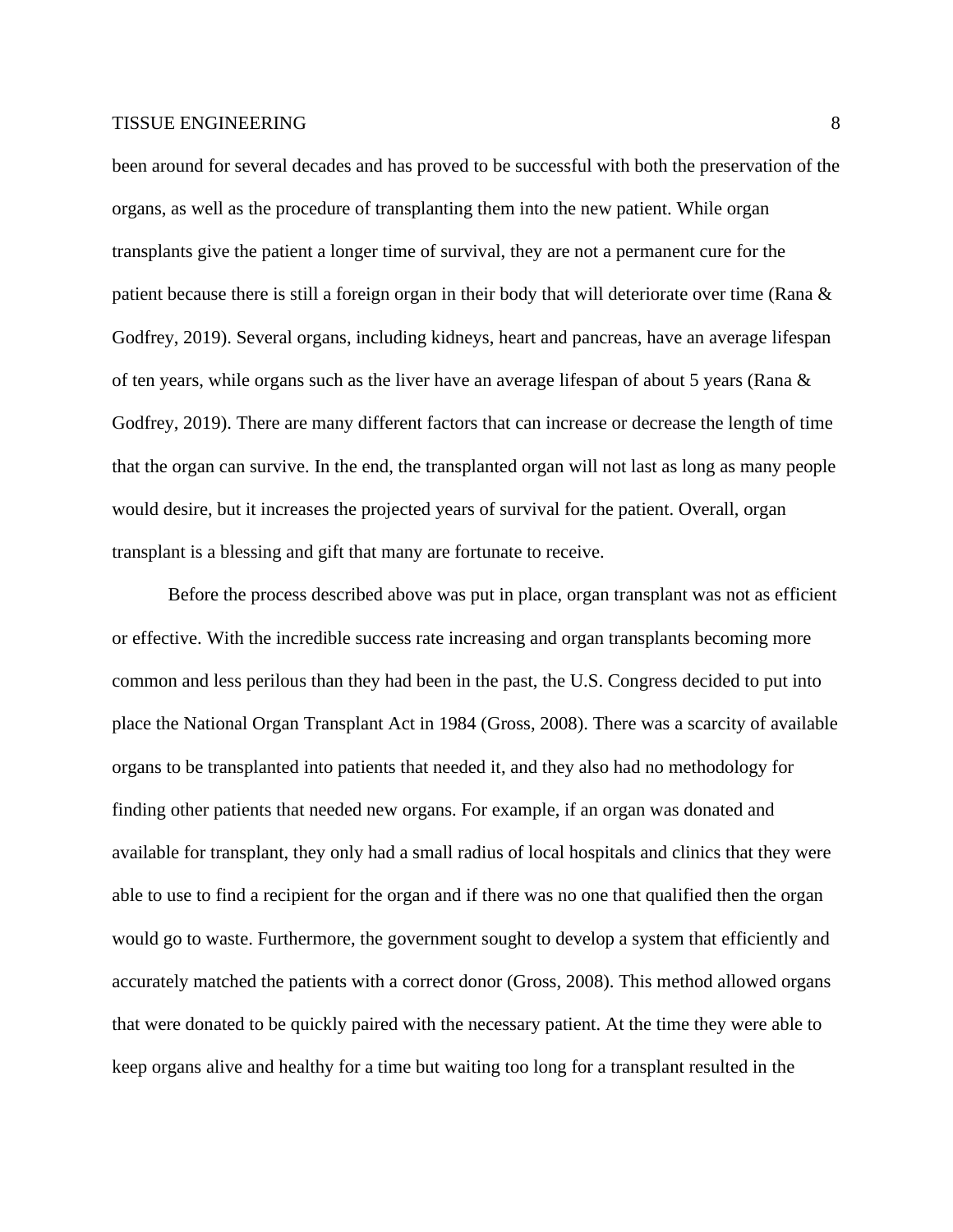inability to use the donated organ for transplants. The National Organ Transplant Act also prohibited and outlawed the sale of organs for monetary value in order to force all available organs to be donated to save lives through the transplant system. This incredible organ act in 1984 allowed the process to be handled at a national level (Gross, 2008). The reason for this stemmed from a desire to be fair and match the newly received organ with the person that needed it the most, eliminating any bias involving all associated parties (Gross, 2008). It removed the risk of having unfair protocols and maintained a professional, reliable and objective standpoint. Over the years, the organ donation system has also improved with technology, specifically with pairing the recipients with the donated organs. It began with using mail-in forms to track the donors and recipients, but with improvements in technology, computers became available. With the computers, they were able to create an electronic database that filed and managed the system better and more efficiently than with paper. With so many patients needing new organs, the organization decided they needed to create another system to place each individual on a list in order of necessity and emergency. This led to the birth of the organ transplant list.

The organ transplant list is a system that was created by an organization in charge of organ transplants in the United States called the United Network of Organ Sharing (UNOS) (Singhal et al., 2009). This network has put together a list of all of the candidates and matches in order to ensure equality and objective matching. The patients at the top of the waiting list are individuals who have been waiting the longest time or are in the most critical need. When a new organ becomes available, each individual on the recipient list is analyzed and compared with the new organ to determine compatibility. They look at components including the genetics, size, blood and tissue type of the organ; how long the patient has been on the waiting list; their need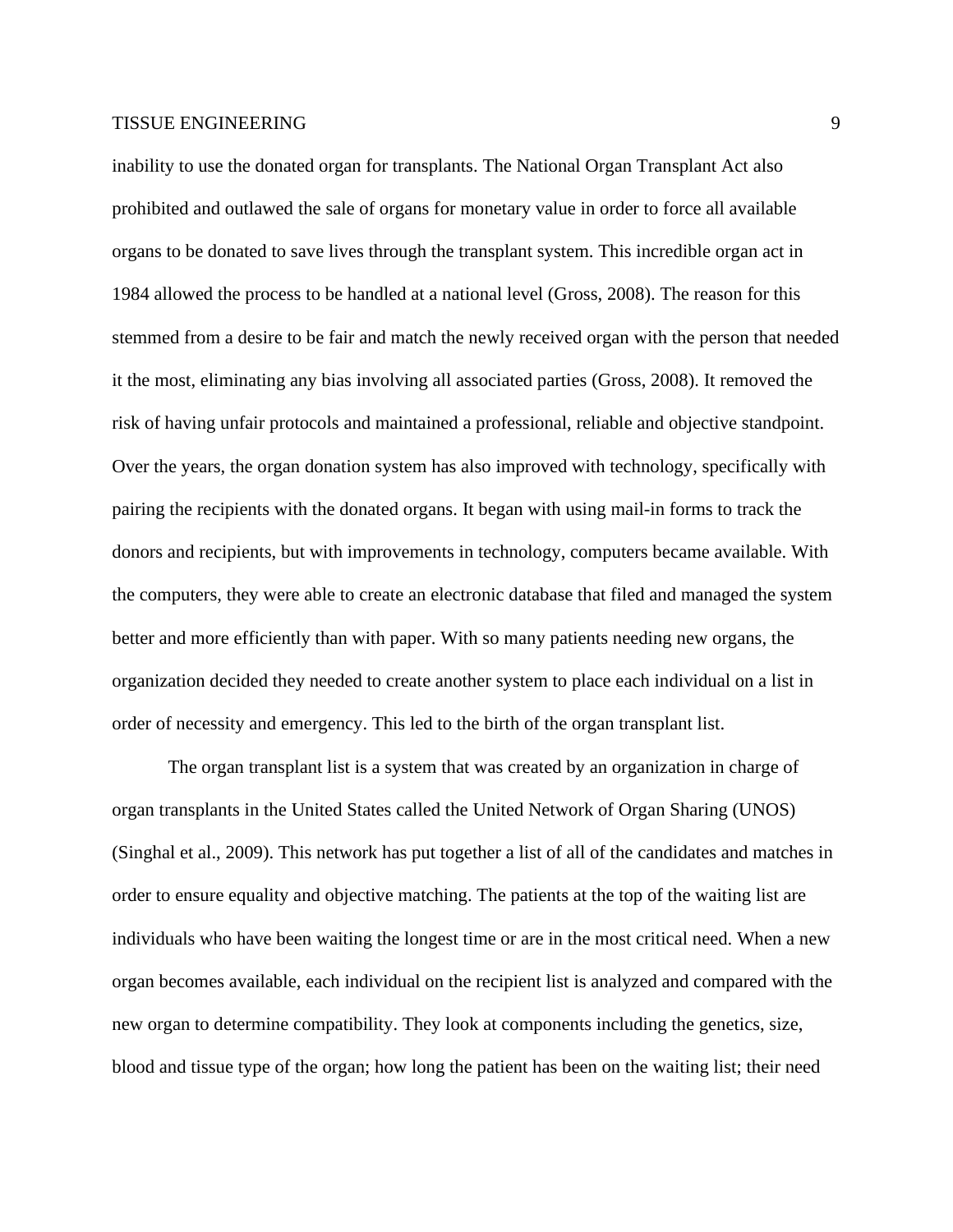for a new organ; and the relative distance between the donor and the recipient (Singhal et al., 2009). When the compatible recipients are identified, the patient closest to the location of the donor often gets preference. The process then repeats as each new organ is donated and becomes available for transplant.

Although the organ transplant list has been successful in ranking and pairing recipients and donors, there is still a tremendous shortage of organs available for transplant. The recurring issue is that the list of people needing organs is constantly growing in length, while the number of available organs that are healthy and able to be used for transplants cannot keep up with the excessive need (Satel et al., 2014). Almost 30 years after the introduction of the National Organ Transplant Act, the wait time for organ recipients has increased by roughly five times, beginning at almost a year wait to now 5 years before a new organ that is correctly matched becomes available (Satel et al., 2014). Thousands of individuals have died over the years waiting for a correct and available match. Despite the success stories of patients receiving new organs, there is an almost equal number of individuals that did not survive due to the shortage of available organs. With such a high percentage of mortality correlated to waiting for donated organs, the goal for a long time has been to find a way to lower that number and ultimately eliminate the problem through the use of technology.

# **The Influence of Technology on Organ Transplant**

The innovation of science and research is directly connected with technology. As technology emerges and progresses, so does the ability to advance and increase in other areas such as science and medicine. Over the past decade, there has been an explosion of technology, specifically regarding computers, phones and electronics. However, it has not stopped with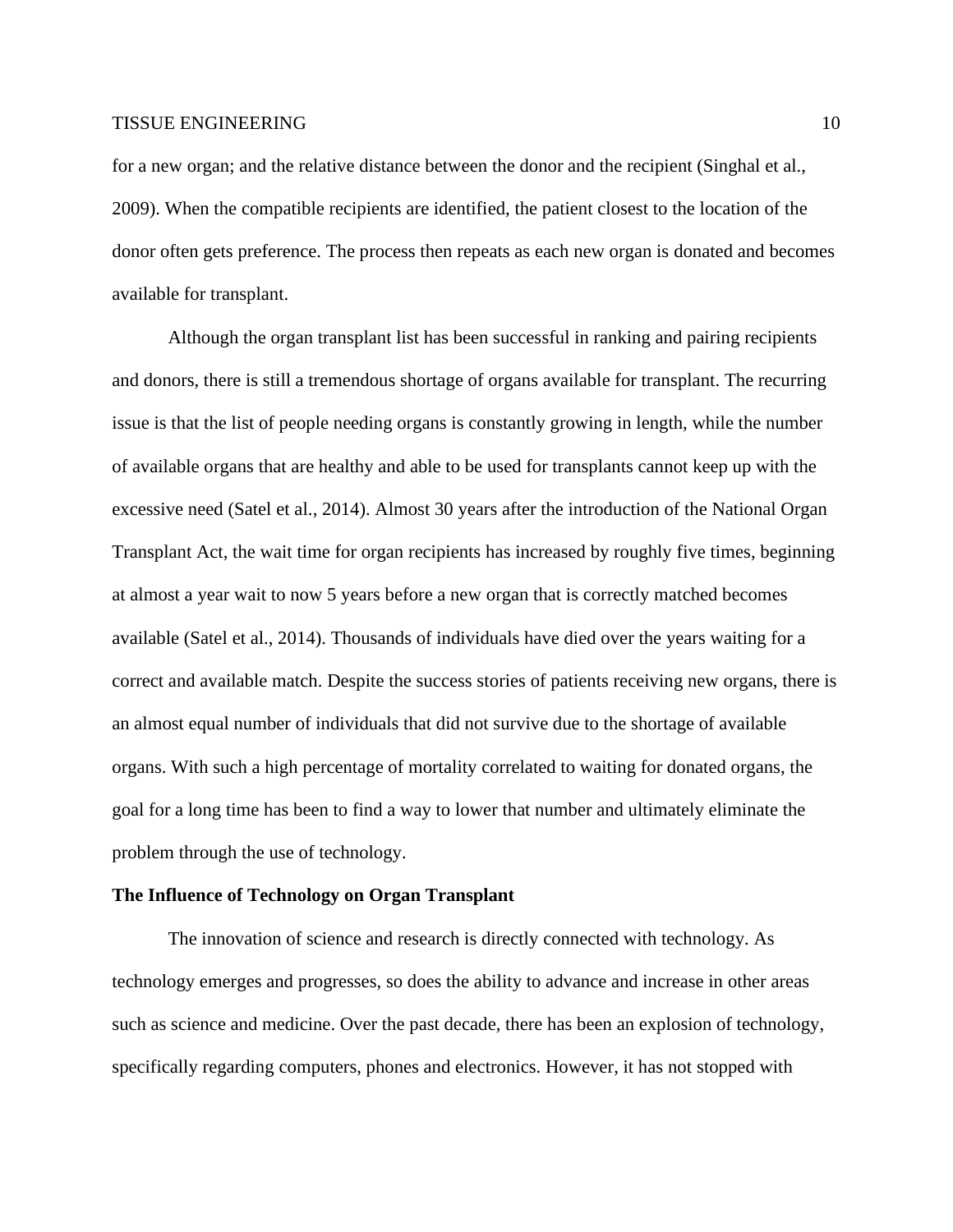electronics but has also spilled over into the world of medicine. With organ transplants specifically, technology has allowed the transplant list to become more efficient and unbiased due to transferring it to an online database. Even with all of the ways that technology has increased and improved the process of organ transplantation, however, it cannot eliminate the problem of the shortage of donated organs. The transplant system has evolved over the years and been incredibly successful; however, it has not changed the lack of donors (Seetapun & Ross, 2017). Because of this problem, researchers have been searching and developing new techniques that would eliminate the need for transplanting organs.

One of the emerging technologies is known as tissue engineering. Tissue engineering is a relatively new field of study that is a mixture of engineering, science, and medicine (Howard et al., 2008). It is often called regenerative medicine, where stem cells and other living materials are engineered to form new tissue in the body. The entire purpose of engineering new tissue is to use new manufactured cells in place of old tissue that has become damaged, whether from injury or organ failure. In the late 1900s, researchers were able to create the dermis and epidermis of the skin, which was an incredible breakthrough. They had predicted that in the next 15 to 20 years, tissue engineering would have progressed to the point of successfully reconstructing organs; however, they were met by several challenges. The main hurdle they encountered was that they needed to consider the vasculature and correct blood flow to the organs (Berthiaume et al., 2011). The other main problem is that it is incredibly expensive to continue research, so it had been funded by private donors in the past (Berthiaume et al., 2011). However, as research has progressed, small organs have been produced and successfully used in transplants. This is a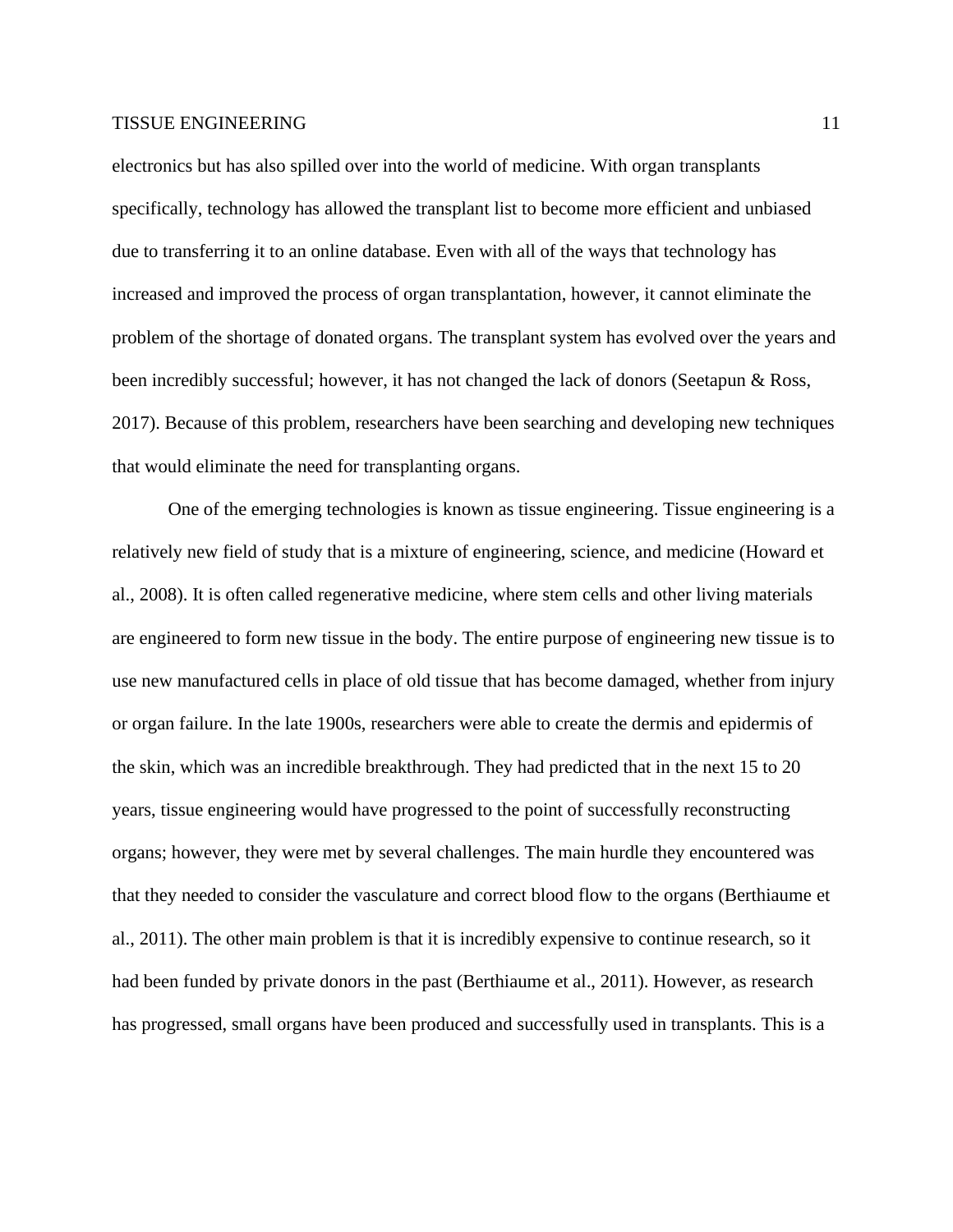breakthrough, specifically with surgeries, because patients needing transplants will not be limited to finding organ donors that match up correctly with their body (Satava, 2008).

# **Organ Transplants and Tissue Engineering**

With the incredible breakthrough of this emerging area of research, a promising future was seen for organ transplants. The reason for tissue engineering being an area of research for transplants is because the future plan is to completely eliminate the transplant list and by doing so, eliminate the problem of not having enough whole organs to be used (Seetapun & Ross, 2017). In order to understand how the transplant list can potentially be eliminated in the future, one must understand the method by which they mean to replace it and how it works. Researchers are looking to eliminate it by the production of new organs from the patient's own cells which will allow for the extension of their health. Medicine has allowed the lifespan of humans to increase with time as new methods are discovered to prolong life. However, with this extension comes other problems that need to be addressed like the need for new organs and the ability for one's body to accept these organs. Even with the advancement in immunosuppressive therapies and medications in place used for organ transplants, they are still not a hundred percent reliable and being on these medications takes a hard toll on the patient's body over time. Doctors, surgeons and researchers realized that they needed to find a way to synthesize full organs from the person's own cells so that the patient would not have the risk of their body rejecting the new organ. There would also no longer be a need to take immunosuppressive medications because the patient would be putting organs and tissues back in their body that had been made from their own cells, so an immune response would not occur (Olson et al., 2011). The concept of tissue engineering revolves around the regeneration of tissues and organs from cells (Olson et al.,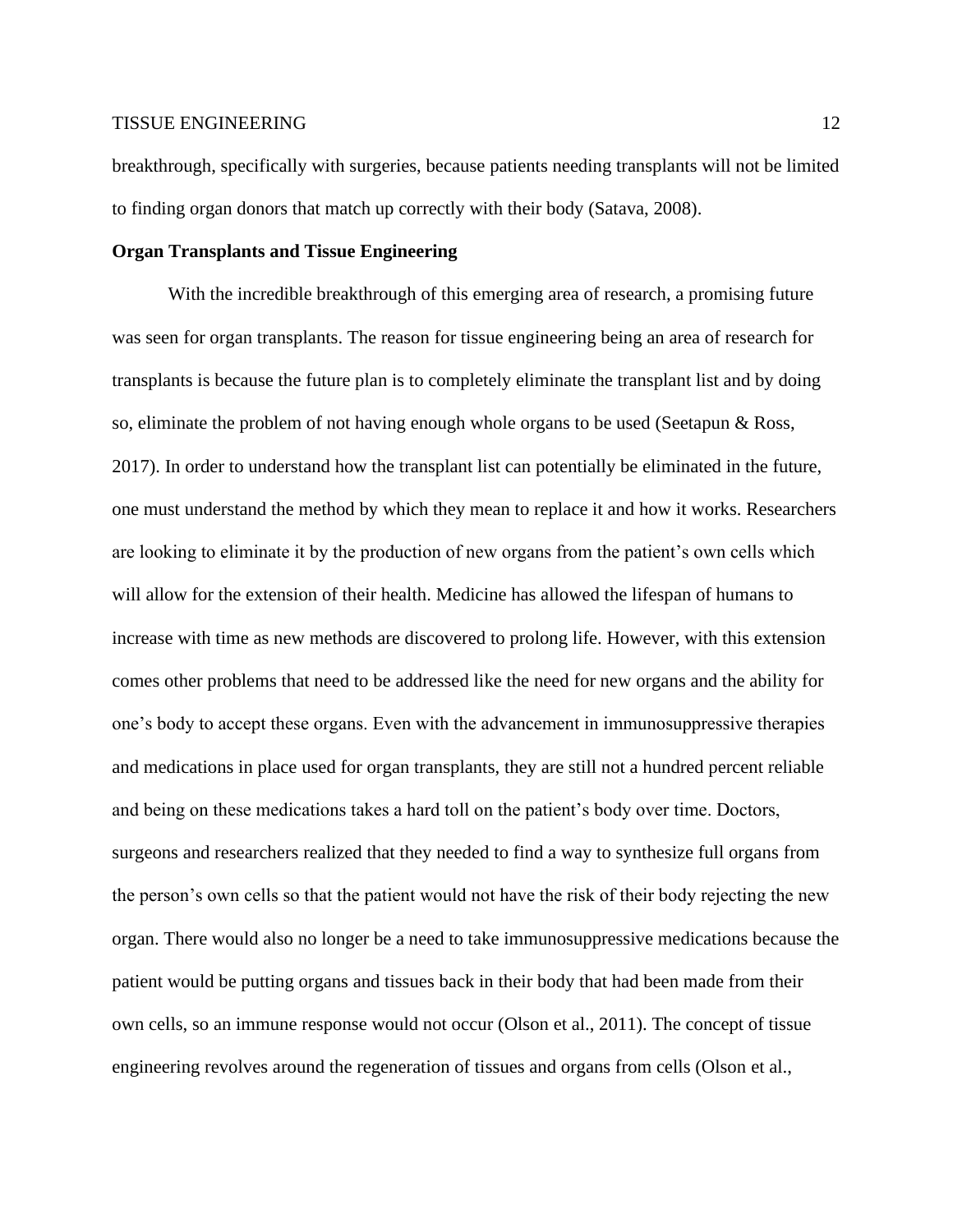2011). One of the key components is the location from which the cells are taken or the type of tissue transplant.

There are several different sources for organ or tissue transplant (Sakaguchi et al., 2019). These include autograft, allograft, xenograft and alloplast. First, autograft is a tissue graft where the source of the tissue is the person's own personal tissue or skin. Allograft is when the tissue is from another human, whether alive or deceased as with cadavers. A Xenograft is tissue taken from an altogether different species like an animal. Lastly, alloplast is when the tissue itself is synthetically engineered or produced. Tissue engineering falls in the category of the last source as it is synthetically made in the lab. Alloplasts are the most complicated and intricate of the four styles of skin grafts because they are produced without any living element involved (Sakaguchi et al., 2019). An example of an alloplast is the bioactive glasses that are integrated in with the bone that mimics it and allows further growth and reconstruction of the bone. With the foundation of the history and technique of organ transplants layed out, it is now important to get a better understanding of what tissue engineering is and more specifically how it will tie in with transplants.

#### **Tissue Engineering**

Tissue engineering stemmed from the idea of alloplasts (Sakaguchi et al., 2019). The purpose is to use materials that connect the biomaterials and cells to heal the body on its own and restore the function of tissues and organs (Sakaguchi et al., 2019). It falls under the category of regenerative medicine, as discussed earlier, where the whole premise is that the body uses outside components to heal itself through the reconstruction of new cells and tissues (Olson et al., 2011).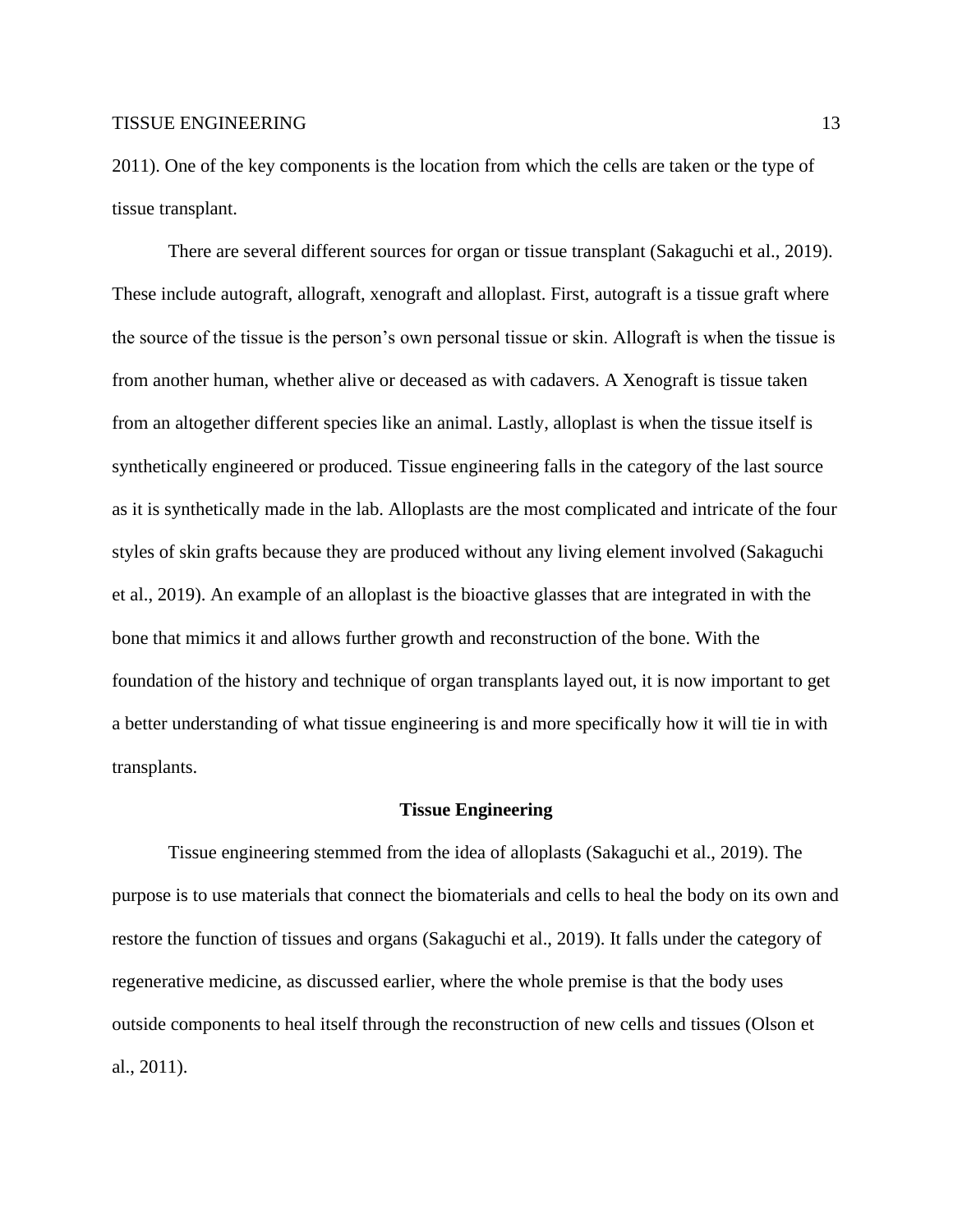The body is made up of molecules and cells which make up the tissues, and tissues which make up the organs. Next to atoms, the cells are the building blocks of the entire body. In order to make new tissues and organs, the process must start with the building blocks, or cells (Sakaguchi et al., 2019). The cells group together to create a structure often called the extracellular matrix or referred to as scaffolding. The matrix and scaffolding are key to functions of tissues and organs because they not only provide structure and support, but act as a network in the signaling process (Howard et al., 2008). The signals that the cells are receiving in the matrix control how the cell responds in the body. Researchers and engineers have been able to control how the cells react by telling them to repair the damages from the inside (Howard et al., 2008). Not only have they been able to manipulate the outcome and cause these cells to repair themselves, but they have also been able to create new tissues by using these mechanisms outside the body.

Tissue engineering has many uses including engineering new tissues or organs to replace failing or faulty ones, as well as being used for testing of biocompatibility, specifically with toxicity or pathogenicity (Sakaguchi et al., 2019). Currently, tissue engineering does not fall under the category of patient treatment options. The reason for this is that it is still a new field and there is a significant amount of research, trial, and testing to be done before it can be implemented in human treatment (Satava, 2008). Small organs, such as arteries, bladders, a trachea and even skin or cartilage has been used and implemented in humans. However, these procedures are extremely expensive and at this point in time, still experimental (Satava, 2008). Tissues of more complex organs have been produced in the lab through tissue engineering, but these remain as experiments for further research since they are not functional or ready to be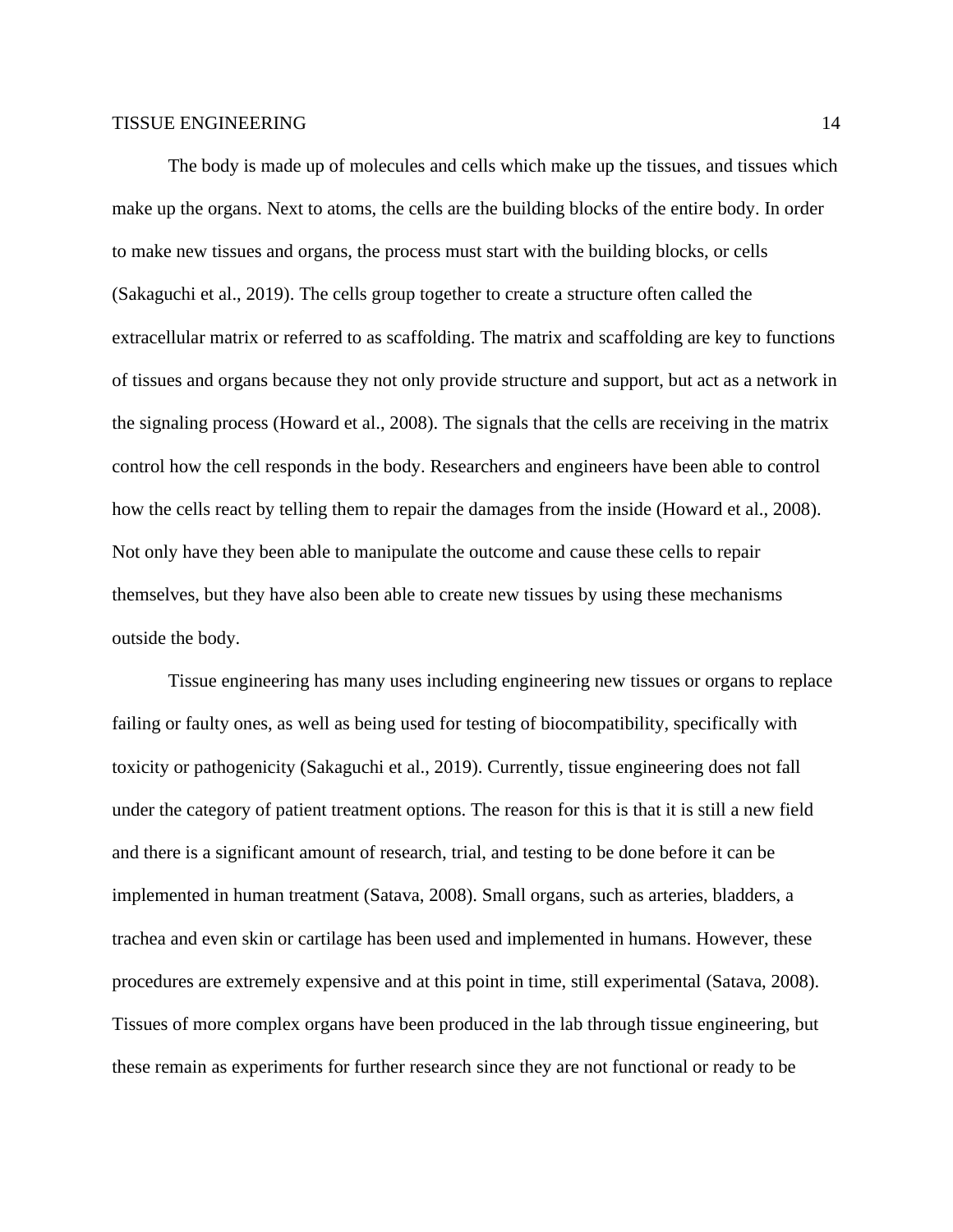successfully placed inside a human (Satava, 2008). However, although these structures cannot be fully used for their desired purpose, they are incredibly beneficial to research of drugs and prescriptions. In the past, companies have tested their drugs on 2-D cell systems or cell assays in an attempt to replicate the *in vivo* model of how a human body would respond to the drug (Nam et al., 2015). Even though these experiments have been helpful to understand how the tissues might respond, it is not as accurate as one would hope. The potential complication of this situation is a huge concern because not being able to accurately replicate the environment of the body and cell system *in vivo* means that these companies are not able to precisely predict the response from the body *in vivo* (Nam et al., 2015). It is with some risk that these prescription companies are producing their drugs when the accuracy of their preclinical tests is not adequate (Nam et al., 2015). Studies have been done which demonstrate that 3-D models of these tissues and cultures have a tremendous increase in accuracy when it comes to real life responses to the medications (Nam et al., 2015). These tissue-engineered organs are useful for these cases in research. Not only does it provide more accurate predictions, but because these tissues are synthesized from the individual's own cells, researchers can test medications on the tissues and see how that person's body responds (Nam et al., 2015). This alone is an incredible tool because prior to these engineered models the only way to test a medication or treatment type on a specific patient was to have them undergo the treatment or take the medication and observe the results. With this ability, the process of finding a tailored treatment for an individual is faster, as well as less invasive to their body.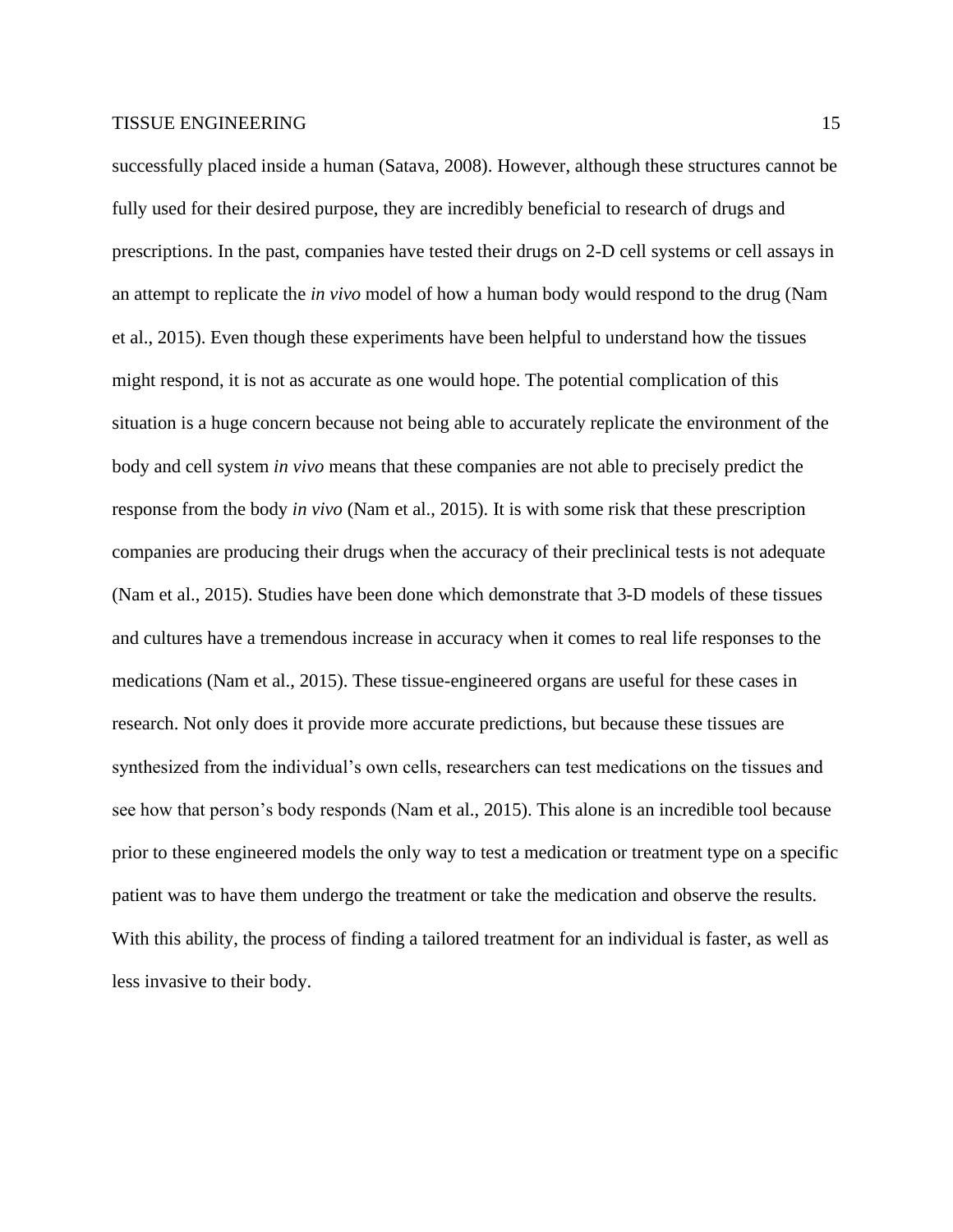#### **History of Tissue Engineering**

The term "tissue engineering" has been used since the implementation of the National Organ Transplant Act back in 1984. However, even before this term was birthed, there were ancient Hindu myths that tell of clones being produced from a person's blood (Kaul & Ventikos, 2015). Furthermore, in Greek mythology, there is a legend about Prometheus who committed treason and was sentenced to an eternity of his liver being pecked out by an eagle and regenerating itself every time (Kaul & Ventikos, 2015). These are just a few of the examples of myths or tales that contain ideas of a part of a person's body having the ability to regenerate. In ancient times, regenerative medicine was not established, but there are records indicating that a form of it was used (Kaul & Ventikos, 2015). For example, a recovered Egyptian papyrus contained instructions for regenerating new tissue from wounds by a "scaffold" method. These scaffolds included the use of herbs and organic material, but the idea is still the same. They desired to make a prototypic environment that would cause new cells to proliferate and create new tissue (Kaul & Ventikos, 2015). Regenerative medicine and its associated treatments have developed over the years to produce the methods that are in place today.

During the second half of the nineteenth century, a man named Rudolf Virchow (as cited in Kaul & Ventikos, 2015) stated that tissue regeneration was dependent on cell proliferation, which led to the testing and experimenting of exponentially growing cells *ex vivo*. This proposition was made after another scientist discovered that the regeneration of tissues depended on the types of cells and the environment in which the tissue was surrounded. The studies performed to proliferate cells outside of the body led to the coining of the term "stem cells", which were discovered through this process (Kaul  $\&$  Ventikos, 2015). In the beginning of the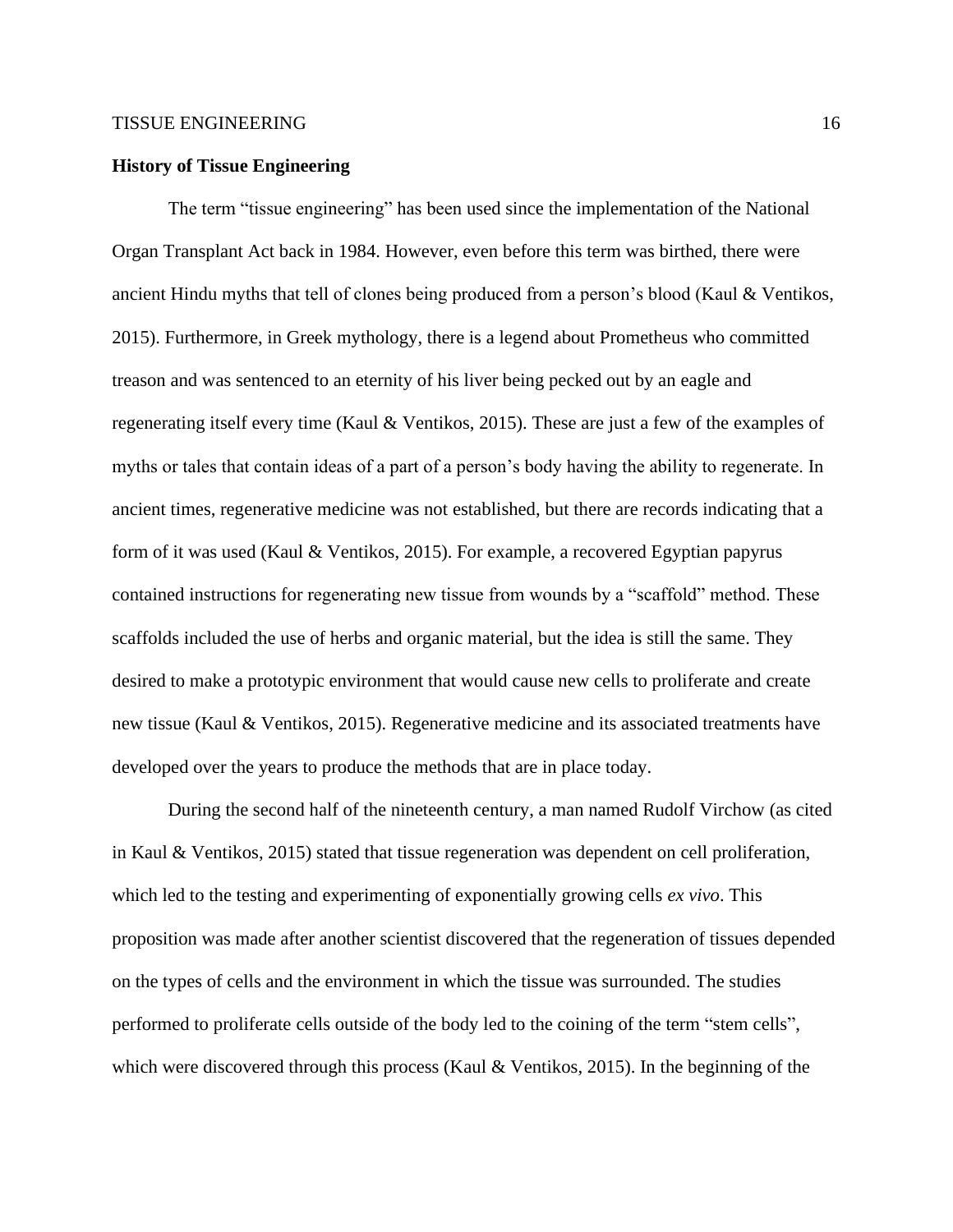twentieth century, roughly 30 years after stem cells were discovered, cell growth was finally achieved *ex vivo* (Kaul & Ventikos, 2015). Alexis Carrel, the scientist who received the Nobel prize in 1912, developed a method for proliferating cells in large quantities. This technique is known as cell culturing, and is used even today (Kaul & Ventikos, 2015). Through his experiments, Carrel also discovered that pieces of an animal's heart, when placed in plasma and embryonic tissue, were able to not only survive, but also continue to grow for an extensive period of time. This was a huge breakthrough and accomplishment for tissue engineering because this supported the hypothesis that a cell is closely dependent on its microenvironment for new tissue growth (Kaul & Ventikos, 2015).

Upon the discovery of the stem cell, scientists quickly began using these types of cells for regenerative medicine due to their ability to adapt and regenerate or repair the old, damaged tissue (Ramsay, 2002). These types of experiments did not progress or gain footing until the late twentieth century. However, once they started, the concept quickly gained momentum with the incredible hope anticipated for the future of medicine (Kaul & Ventikos, 2015). Researchers conducted experiments to find methods through which they could add these growth instructions inside the body for the implanted cells to follow directions leading to new growth. This led to the discovery of the main foundation for tissue engineering through the creation of a biosynthetic matrix, ultimately leading to the design of scaffolds (Kaul  $\&$  Ventikos, 2015). With this development, researchers now had a firm basis on which to build their experiments and finally produce tissue and, eventually, organs.

One of the first successful attempts involving tissue engineering was by a man named Howard Green (Nam et al., 2015). He was able to reconstruct the epidermis from his patients'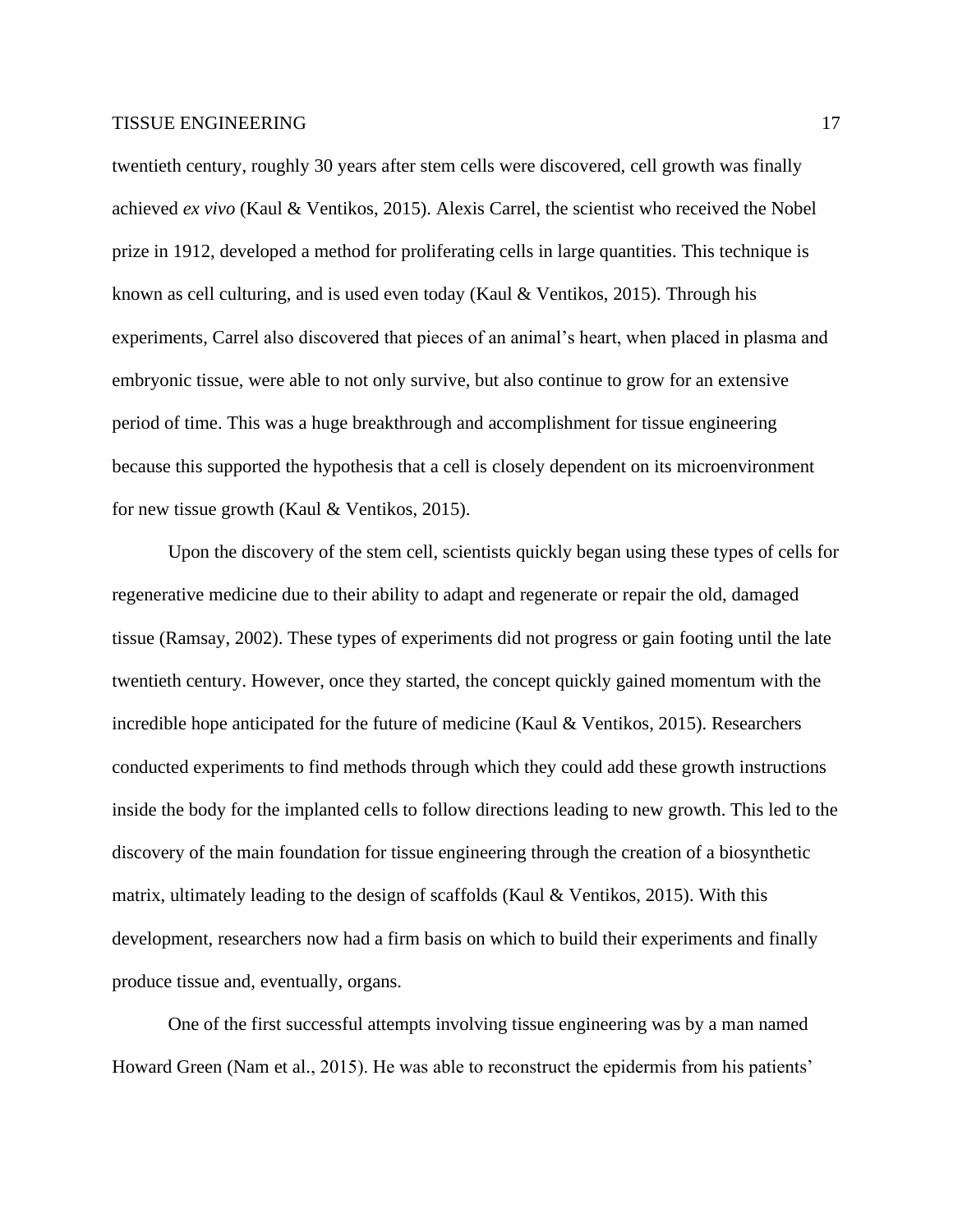biopsies by extracting the cells of the epidermis, specifically keratinocytes, and causing them to multiply rapidly (Nam et al., 2015). This was the first success of many that increased the momentum and excitement for tissue engineering. Eventually, tissues were being produced through the synthesis of scaffolds and extracellular matrix prototypes that were able to replicate the tissue when implanted and combined with the cells (Vacanti, 2006). The very first human implant from engineered tissue was in 1991 (Vacanti, 2006). The engineered implant contained a scaffold that was synthetically produced and seeded with chondrocytes. The patient had Poland Syndrome where his chest was not developed, and he lacked a sternum. The purpose was to see if the engineered scaffolding would cause new growth to occur inside the patient's body (Vacanti, 2006). The procedure was successful, and the synthesized scaffolding integrated into the patient's body and the results were better than expected. As time progressed, similar procedures occurred across the world which supported the idea that this new regenerative medicine could be successfully implemented for the replacement of human parts (Vacanti, 2006). Over the years many technological advances occurred leading to the production of whole organs, which is the basis and purpose for tissue engineering.

#### **Components of Tissue Engineering**

With a basic understanding and knowledge of the background of tissue engineering, it is important to define the parts that allow tissue engineering to exist in further depth. To begin, there are roughly three components that allow tissue engineering to exist and succeed: the scaffolding, the cells and the molecules. Without any one of these elements, the process of tissue engineering cannot work.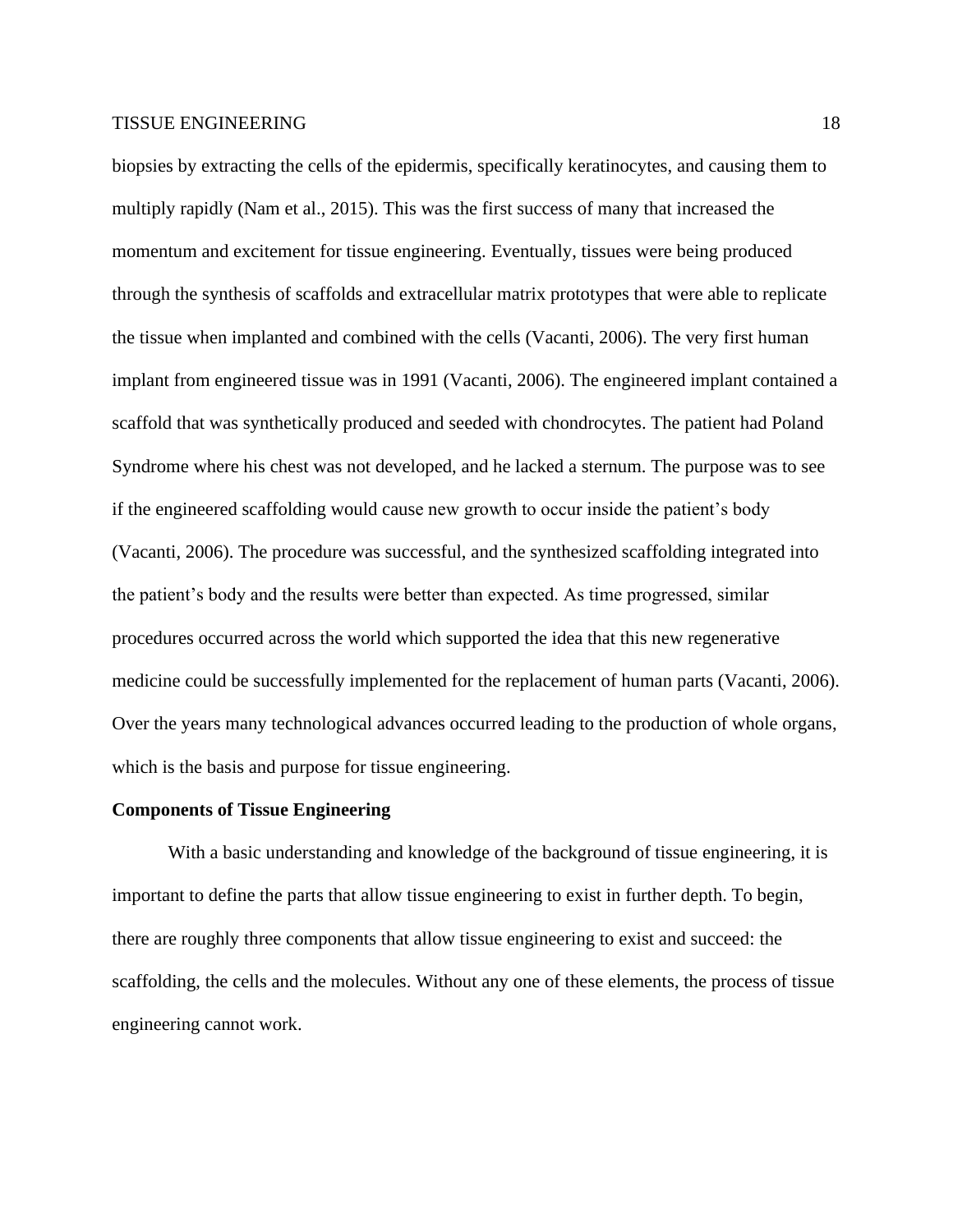# *Scaffolds*

The scaffolds act as a template or environment for the regeneration of the tissue (O'Brien, 2011). These constructions are incredibly important for the proliferation of the cells. They are intricately composed of fabricated biomaterials with key requirements that must be followed when synthesizing them (O'Brien, 2011). The first factor is that they must be biocompatible. This refers to the scaffold's ability to proliferate the cells and cause them to adhere to the structure, even prior to being placed inside the body. It also must not induce an immune response that leads to inflammation. If this occurs, then the healing process will be prolonged and will often lead to a rejection of the scaffolding and new material by the body.

Secondly, the material that the scaffold is composed of must be biodegrable, so that once placed inside the body it will provide structure but ultimately be broken down. The entire purpose of tissue engineering is to cause an individual's cells to regenerate their own extracellular matrix to heal their body with the cells that are already inside them. However, they need a blueprint in order to start the process of engineering the matrix, which is where the scaffolding comes in play. Once implanted inside the body, the cells will continue following the instructions of the scaffold but over time produce the matrix on their own. Since the scaffolding is not needed long term, it is important to compose it of materials that are able to be degraded and removed from the body without any problems or negative effects.

Another key factor is that the scaffolding must be porous to allow the diffusion of elements and nutrients throughout the structure, as well as allow the cells to penetrate it for further proliferation. A difficulty that has been observed with this component is that the pores of the scaffold must be big enough to allow the cells to enter the structure in order to bind with the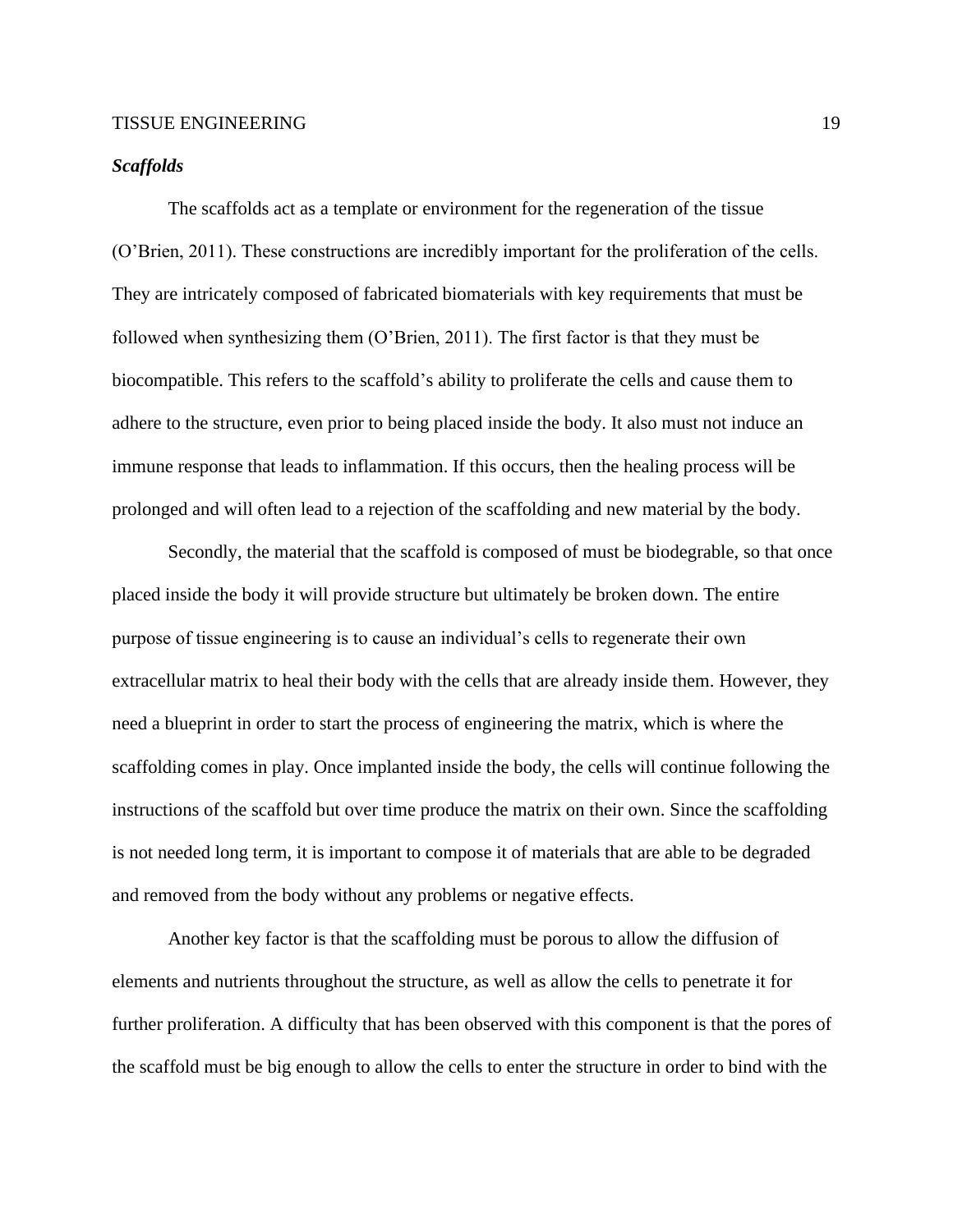ligands inside. Simultaneously, they must maintain a large enough surface area for cells to bind on the outside in greater numbers. This is critical for the integration of the cells with the scaffold, because this is the method by which the cells cause regeneration of the tissue.

Lastly, the most important requirement to consider when constructing the scaffolds is the material with which to develop them. There are three categories of biomaterial used for constructing scaffolds: synthetic polymers, ceramics and natural polymers (O'Brien, 2011). Each of these groups have their own advantages and disadvantages. The choice of which biomaterial to use often depends on the type of tissue that is being regenerated inside the body. For example, ceramic scaffolding is frequently seen in the engineering of new bone growth, because the material is characterized by its low elasticity, brittle surface and stiffness. These features are ideal for bone regeneration due to their similarity in structure. However, there are downsides to using this material. Many of the issues stem from the brittleness and the inability to mold or shape the material and the newly engineered tissue.

The most promising biomaterials are the natural polymers due to their ability to promote growth, adhesion and proliferation of the cells. The natural polymers also have the best response for degradation because there are no fatal byproducts produced with their breakdown. This allows the cells to create their own extracellular matrix with time due to the ability to degrade the destructive residual material. The issue presented with natural polymers is that their mechanical properties limit their ability to be used as biomaterial for certain tissues that need to have a weight-bearing ability, specifically with application to orthopedics (O'Brien, 2011). Furthermore, the vasculature of the scaffolds is a major challenge and is one of the areas in need of further research. There is still substantial investigation that needs to be done to produce the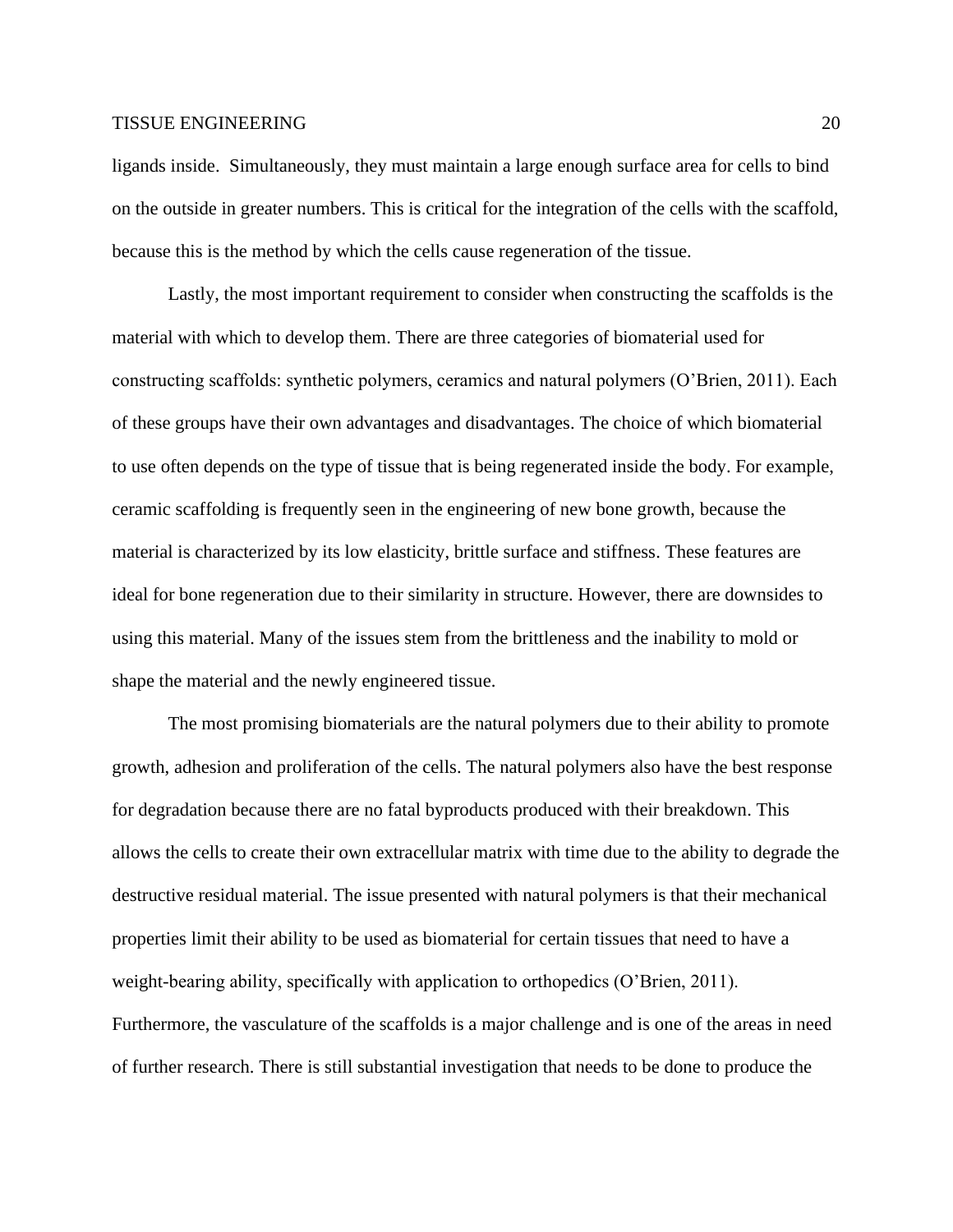most efficient, functional scaffold. However, there has been major success with the methodology of these structures and even an ability to integrate them into clinical trials.

There are two main approaches in which researchers are engineering tissue (Howard et al., 2008). The first is where the scaffolding can be used as a cell support system. The cells are seeded outside of their normal conditions and directed to begin the process of creating the materials needed for tissues. These genetically engineered cells are the starting material for the rest of the tissue. The second approach is where the scaffolding is used as a growth factor for the implanted cells so that new cells can be drawn to the site and create new growth. The cells that are most successful in tissue engineering are primary cells which are taken directly from the patient. Researchers hope that they will be able to combine growth factors with stem cells to allow the tissue and cells to regenerate and cause new growth. Researchers have also tested and found that biomaterial scaffolding is more than just structural support in constructing tissues. It is a way to integrate new modified tissue and cells into the body where new growth needs to occur. They have tested and are continuing to test the different methods of using biomaterial to reconstruct cells. Researchers are beginning to genetically manufacture new tissue with the extracellular matrix by creating biopolymers, proteins, and smart polymers. With the next stage of tissue engineering, researchers are hoping to discover more bioactive materials that will be useful for future endeavors (Furth et al., 2007).

An emerging approach for tissue engineering that has had an increase in its development relates to the reconstruction of damaged osteochondral interface, or the cartilage-bone interface. The osteochondral interface is a difficult area for engineering new tissue because the tissue of both the cartilage and the bone are very different and need separate, specific composition.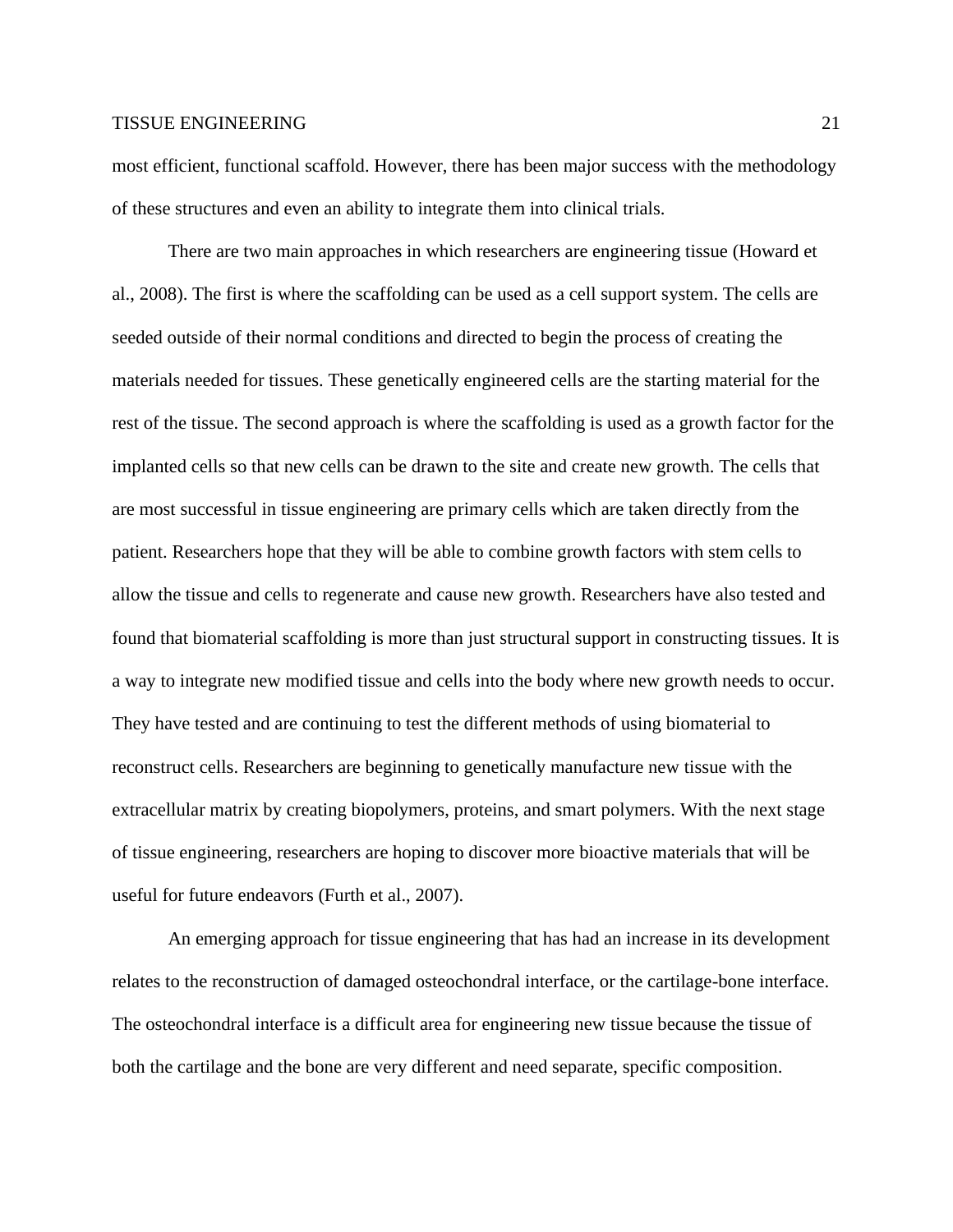However, several types of scaffolding have been developed that will hopefully aid in growth and regeneration for both sides of attachment. There are four proposed scaffolds being tested by researchers within the osteochondral interface to see which option has the greatest success rate. The make-up of the scaffold is incredibly important because there are many qualities it must possess. One of the main limitations when developing cartilage tissue is that it has a low selfregenerating power. For osteochondral regenerative tissue, it must have actively proliferating cells, and so many have suggested and incorporated the use of mesenchymal stem cells (Nooeaid et al., 2012).

# *Cells*

The next key components in the process of tissue engineering relates to the cells that form extracellular matrix. Prior to researchers developing the idea of engineering whole organs, guided tissue regeneration existed (Sakaguchi et al., 2019). The procedure consists of an injection of cells from the patient into the site of injury. The process causes the desired cells to proliferate in the area, which creates a barrier preventing the unwanted cells from growing and developing. Once scaffolds were introduced, the methodology for engineering tissues changed. The cells now had an easier process for proliferating and producing an extracellular matrix for new tissue growth because scaffolds provide a surface area and contain a porous membrane. These components allow the integration and adhesion of the cells leading to their rapid increase in numbers. Initially, the scaffolds are seeded *in vitro*, where cells are spread on the structure and encouraged to adhere and grow. This process is performed on a media with nutrients and growth factors which are necessary for the growth and establishment of the tissue (Sakaguchi et al., 2019).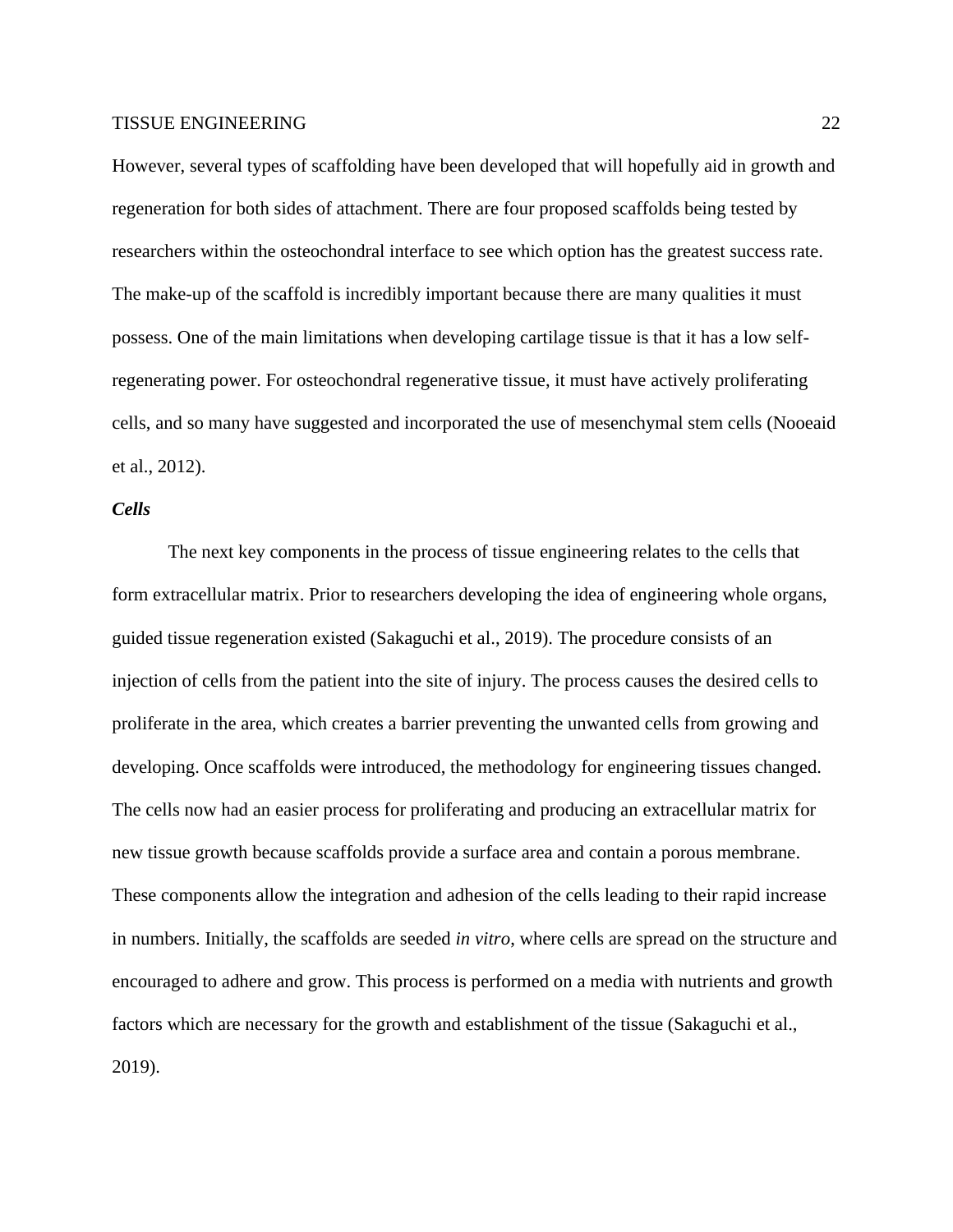The cells being used for tissue engineering come from the patient or individual in need of new tissue. The reason that the cells are collected from the individual is because when the new tissue is engineered and able to be integrated back into their body, there is a significantly lower risk of producing an immune response. As discussed earlier with organ transplants, the patient must first receive immunosuppressant medications in order to repress their immune system so it will not reject the new organ being integrated into their body. The beauty of tissue engineering is that since the person's own cells are producing the matrix and ultimately the tissues, the body should not reject its own cells. The cells being used for this technique are stem cells from the patient, often adult stem or hematopoietic cells (Olson et al., 2011). These cells can be extracted from the bone marrow, adipose, skeletal muscle and gastrointestinal tract. Other stem cells that have been looked at for research include embryonic stem cells (Ramsay, 2002). They are found in a blastocyst, in the inner mass of the cell, specifically in humans. However, there is much debate in the science realm regarding the ethicality of this matter because upon extraction of the embryonic stem cells, the blastocyst is eradicated.

Cell culturing is important for tissue engineering because the cells must expand in numbers and grow exponentially in a lab prior to integration in the body. Normal cell culturing is different compared to culturing with 3-D scaffolds (Sakaguchi et al., 2019). It is important for the seeding of the scaffold to be done quickly and efficiently, ensuring that all areas of the scaffold are equally distributed with the cells because a uniform tissue is the desired outcome. The integration of the cells to the scaffold in the lab is a key component in the process of seeding because it ensures the reproduction of functional tissue that will continue to develop once inside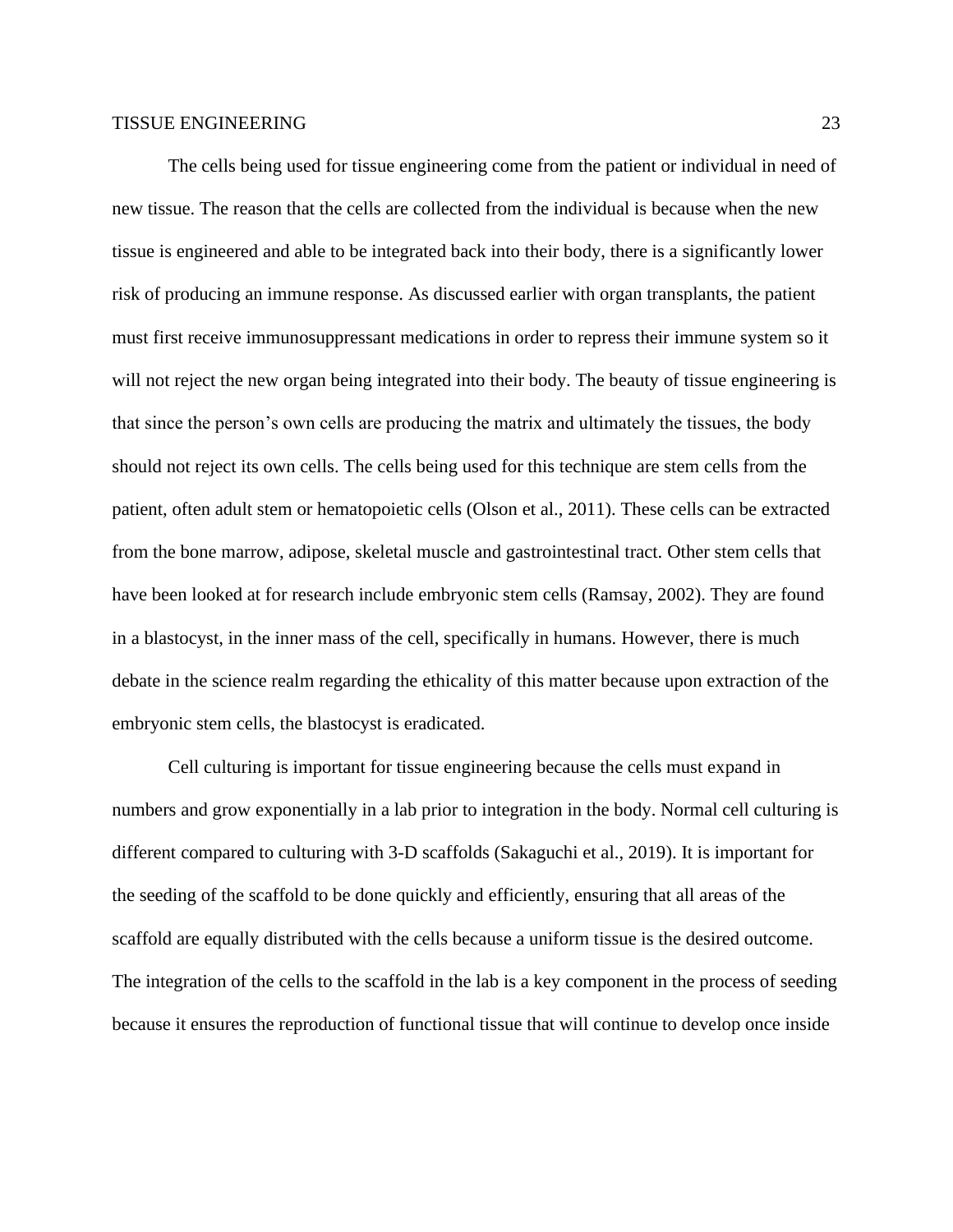the body. Along with seeding, it is important to use growth factors that result in even, exponential growth across the structure.

**Stem Cells.** The discovery of stem cells was an incredible accomplishment for the world of medicine. They have become one of the leading reasons for the development of tissue engineering and regenerative medicine (Gomillion & Burg, 2006). Stem cells have revolutionized regenerative medicine because they are cells that they have not differentiated into a specific type or subset of cells in the body (Bianco & Robey, 2001). They also have incredible ability to expand and proliferate rapidly. The fact that these cells are not specialized makes them incredibly beneficial for use in tissue engineering. They have the ability to self-renew and can be used in any area of the body, specifically in sites needing repair. Stem cells, after migration to the sites of need, are able to produce progeny cells that are capable of forming different tissue types in the body (Sakaguchi et al., 2019). With the appropriate signals, stem cells can differentiate into mature cells with specializations for specific regions and tissues. These cells also possess the ability to propagate in a lab, which is important for proliferation *in vitro* with the scaffolds. There are several different types of stem cells but the one that has proven most efficient and productive are the mesenchymal stem cells.

Mesenchymal stem cells are superior materials to use in tissue engineering. They are found in the bone marrow of adults and exist as one of the subsets of multipotent stem cells. Multipotent are the more restrictive stem cells as they can only produce daughter cells that are specific to a couple types of tissues (Rosenbaum et al., 2008). However, these specific stem cells are used frequently due to their ease of isolation (Rosenbaum et al., 2008). They are complex cells that can split into different mesenchymal types, such as ones that can be used to make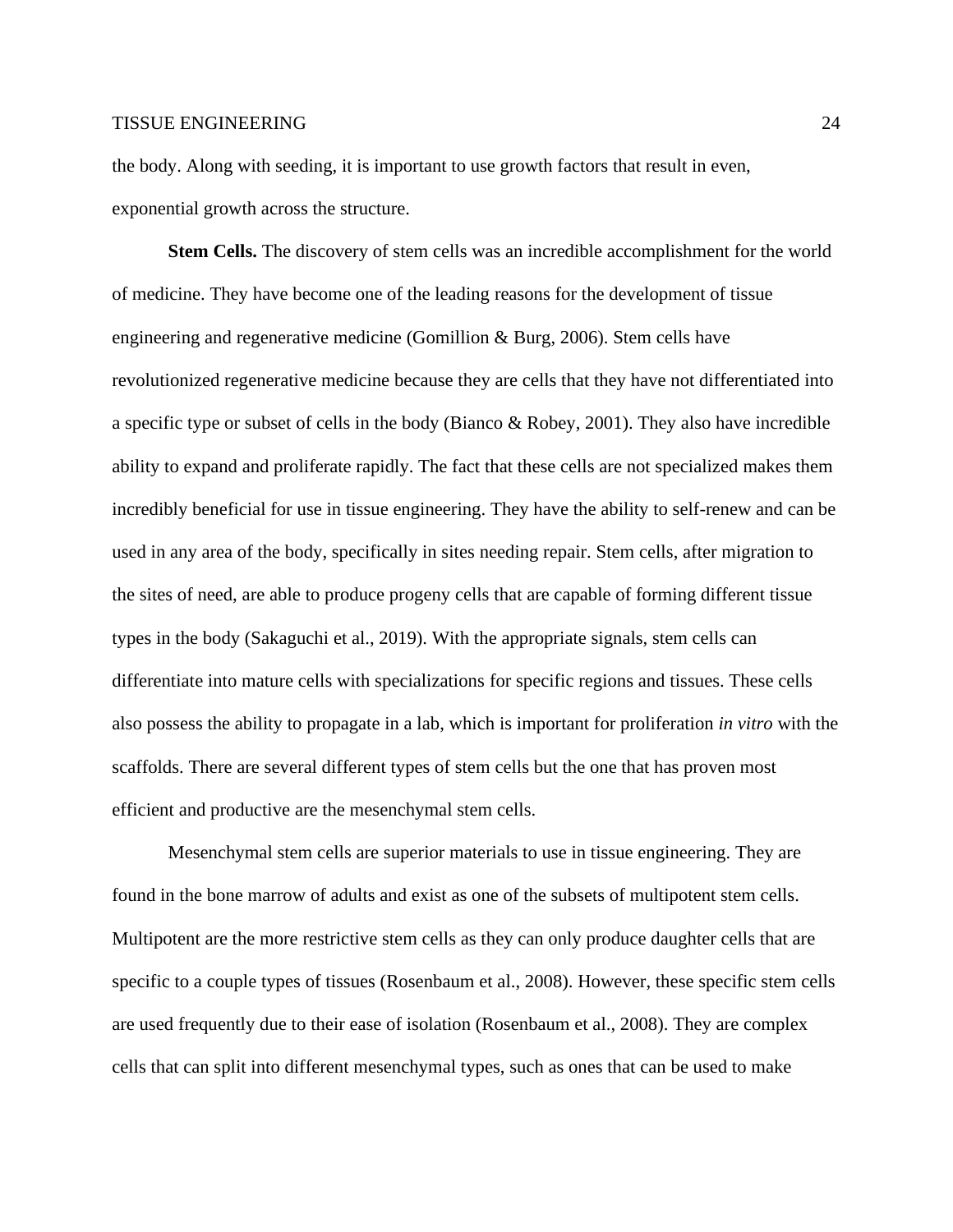specific bone marrow tissue. These cells have greatly helped tissue engineers because they are capable of being used in cartilage, bone, tendons, and ligaments, as well as other connective tissue. Furthermore, mesenchymal cells are constantly being produced and proliferating while others are simultaneously dying due to their lifespan. This is an important aspect because the cells that make up tissues progress rapidly with time and need new cells to be produced. For new tissue engineering, researchers are creating a modified cell and replacing these fresh, new cells with the dying ones during the turnover cycle. They have used the mesenchymal cells and transferred them to locations that need repairs such as injuries or other tissue-damaged sites (Caplan, 2007). While these stem cells are not as versatile as embryonic stem cells, researchers have preferred to use them because they are successful with tissue engineering and they are not having to face a moral and ethical dilemma.

#### *Growth Factors*

The last key component to the success of tissue engineering is the use of growth factors and cytokines. Growth factors are specific proteins that promote growth and proliferation of tissues or cells (Chen et al., 2010). Furthermore, they have the ability to send signals and maintain communication between cells and the extracellular matrix. They are important in the process of cell differentiation and tissue repair, which is why they are necessary for the engineering of tissues. Pertaining to wound healing, growth factors direct and act as instructions for the regrowth of new tissue through repair. They work through pathways and trigger the signaling of many of them. Because growth factors are important to signaling pathways, the number of receptors dictates how responsive the cell is, as well as how it responds (Chen et al., 2010). Cell proliferation is based on numerous factors, most of them involving the environment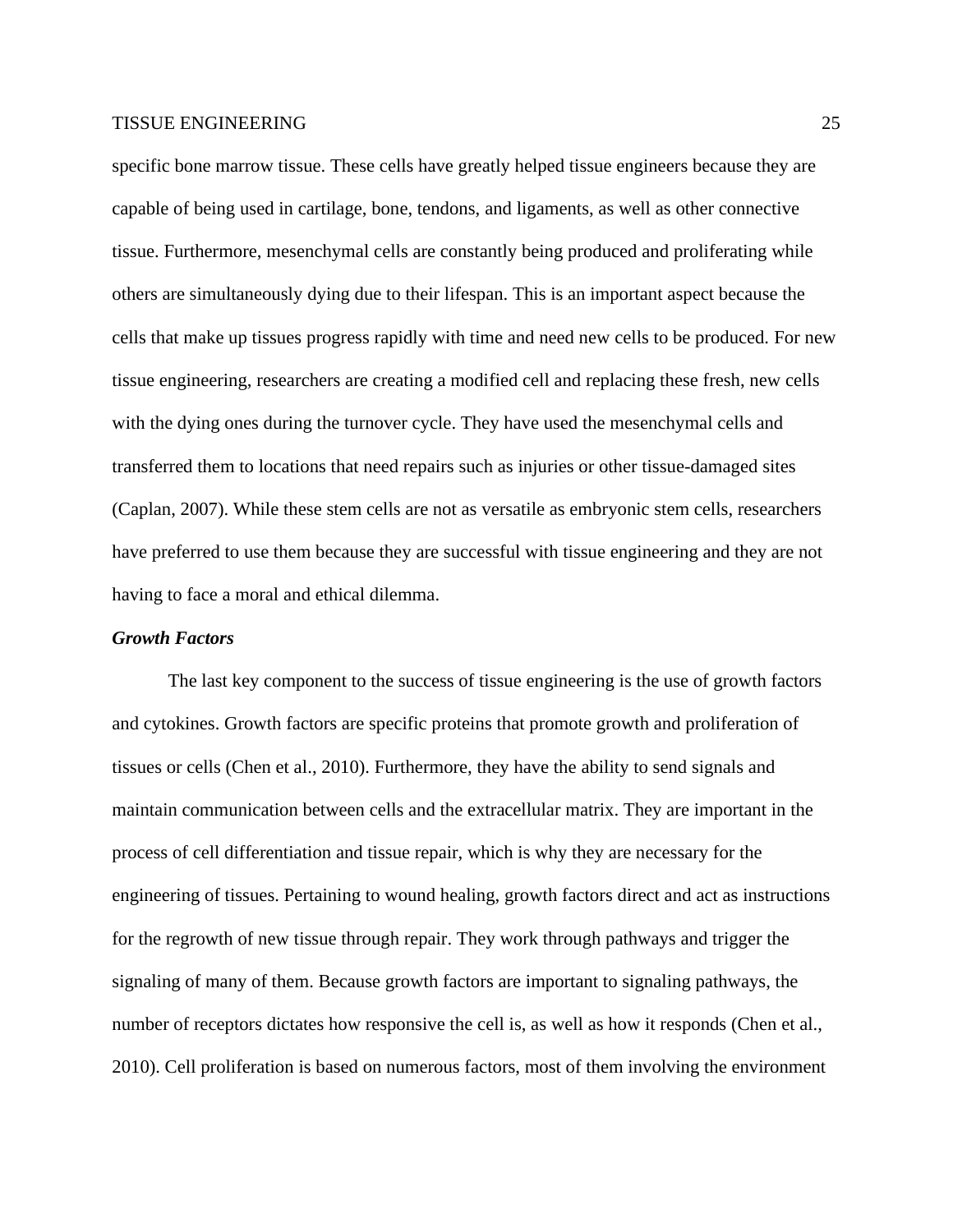and nutrients. However, growth factors are among the key ingredients needed for proper expansion. The goal for tissue regeneration is to mimic the environment of the body specifically with the development of tissues and cells (Chen et al., 2010). Thus, it is important for the integration of growth factors to replicate that ideal, imitated environment. One of the ways in which tissue engineering has approached reproduction is by creating a replica of the cascade of wound healing (Chen et al., 2010). This cascade cannot occur without the help of growth factors to ensure proper development of new healthy tissue to replace the old, damaged parts. They stimulate the body to repair the site of the injury, signaling for the correct cytokines and cells to migrate to the location and perform their functions. In order for the growth factors to function properly, they must be able to travel to the site of injury prior to degradation and upon reaching the location, live long enough to complete their course of action (Chen et al., 2010). This functions properly inside the body, but when translocated to laboratory settings, the approach is a bit different. Researchers have concluded that they must enable other signaling molecules to help initiate the signaling cascade for wound healing in order to properly ensure the correct responses (Chen et al., 2010). The techniques for delivery of the growth factors to the cells and scaffolding is an area that needs further research to discover the best option. The key growth factor families that have been found to effectively aid and function properly with tissue engineering have been the transforming growth factor – beta, hepatocyte growth factor, connective tissue growth factor, and several more families.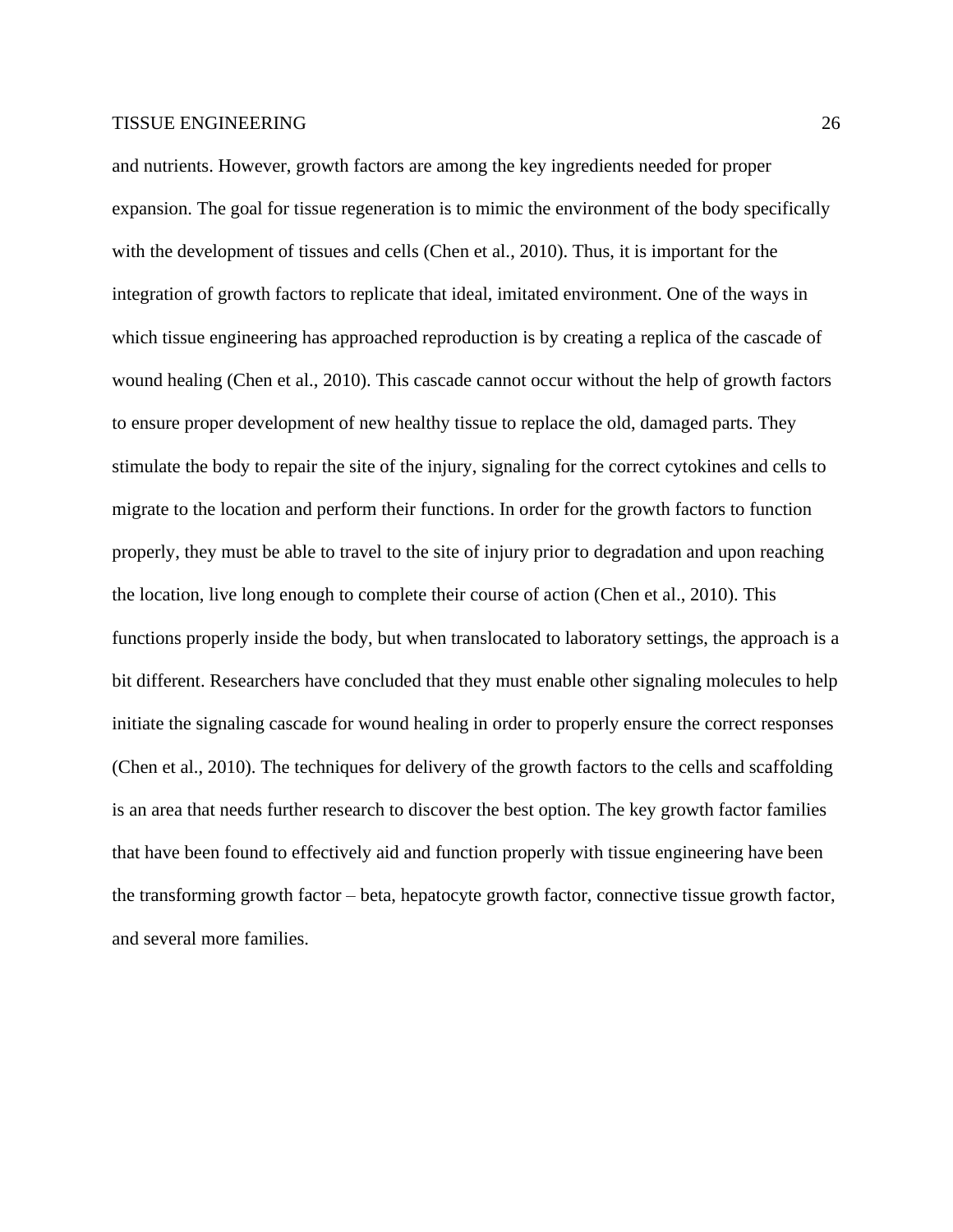# **Final Process of Tissue Engineering**

The process of engineering the actual tissue is an intense process. To begin, the scaffolding must first be developed (Godbey & Atala, 2002). The detailed production starts with the choosing of the biomaterial to use as the basis of the structure. Once the scaffold is put together, the cells must then be extracted, whether from the patient or another source. The cells are then seeded onto the scaffold, and the entire 3-D model is incubated in specific mediums that contain nutrients and growth factors. This process allows the cells to adhere to the scaffolding and proliferate across the surface, creating the extracellular matrix, which forms the tissue. After this has occurred outside the body, the entire model can then be integrated into the body at the desired location. The scaffold will eventually be degraded down and eliminated from the body, leaving the cells to continue to regenerate the new tissue. Researchers have been able to produce full organs through the same process as previously described.

#### **Conclusion**

Tissue engineering is an emerging field of treatment in medicine. It provides many patients with wounds, injuries, and scar tissue to heal faster and more efficiently. It is a type of regenerative medicine that is promising in many aspects, including future treatments like surgeries and transplants. There has been an incredible amount of success that has sprung from this form of medicine; however, there is still significant research and testing that must transpire before it gets to the desired goal. The future for tissue engineering is very promising as it will eventually remove the need for a transplant list, which will be an amazing feat for the world of medicine and mankind. There are still many questions needing to be answered such as long-term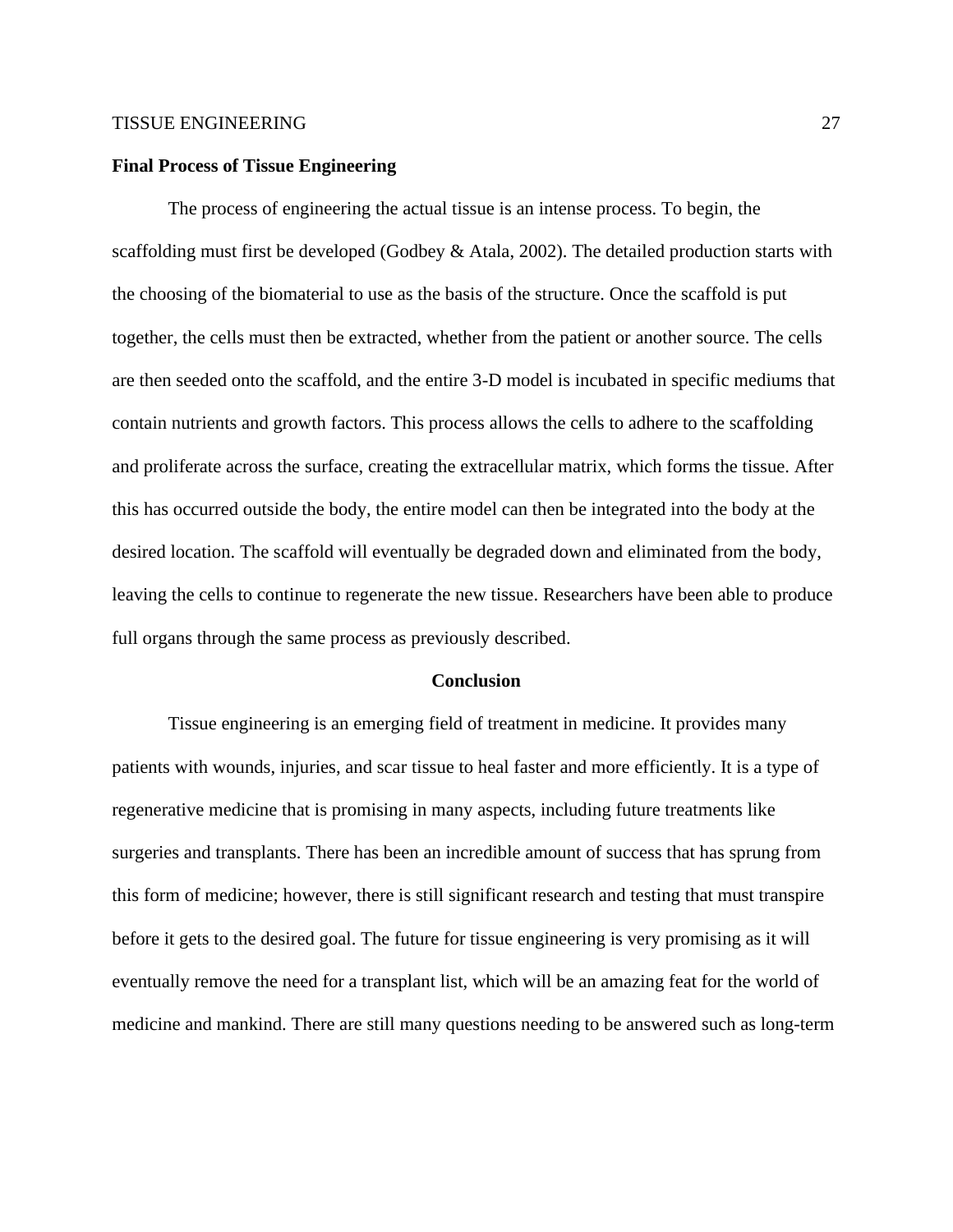effects and potential problems with this technique, but advancements in technology and research will provide the basis for the future of tissue engineering.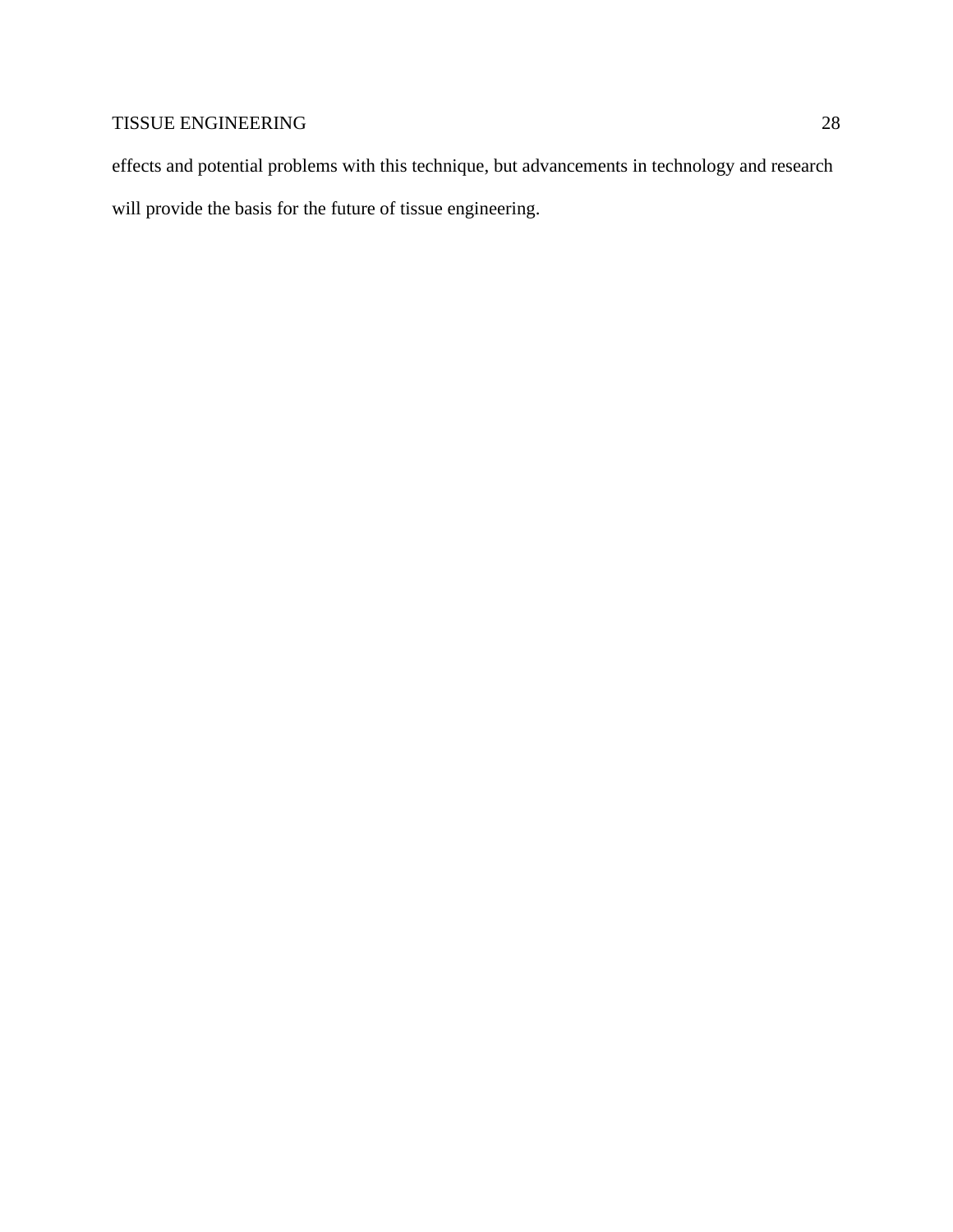# **References**

- Barker, C. F., & Markmann, J. F. (2013). Historical overview of transplantation. *Cold Spring Harbor perspectives in medicine*, *3*(4), a014977. https://doi.org/10.1101/cshperspect.a014977
- Berthiaume, F., Maguire, T. J., & Yarmush, M. L. (2011). Tissue engineering and regenerative medicine: History, progress, and challenges. *Annual Review of Chemical and Biomolecular Engineering, 2*(1), 403-430. 10.1146/annurev-chembioeng-061010-114257
- Bianco, P., & Robey, P. (2001). Stem cells in tissue engineering. *Nature* 414**,** 118–121. https://doi.org/10.1038/35102181
- Caplan, A.I. (2007). Adult mesenchymal stem cells for tissue engineering versus regenerative medicine. *Journal of Cellular Physiology, 213*: 341-347. <https://doi.org/10.1002/jcp.21200>
- Chen, F., Zhang, M., & Wu, Z. (2010). Toward delivery of multiple growth factors in tissue engineering. *Biomaterials, 31*(24), 6279-

6308. <https://doi.org/10.1016/j.biomaterials.2010.04.053>

- Colaneri, J. (2014). An overview of transplant immunosuppression-history, principles, and current practices in kidney transplantation. *Nephrology Nursing Journal, 41*(6), 549-561.
- Frank, M., & Frank, I. (1918). XXX. Gasparo Tagliacozzi and his contribution to rhinoplasty. *Annals of Otology, Rhinology & Laryngology*, *27*(2), 505-527.
- Furth, M. E., Atala, A., & Van Dyke, M. E. (2007). Smart biomaterials design for tissue engineering and regenerative medicine. *Biomaterials, 28*(34), 5068-5073. <https://doi.org/10.1016/j.biomaterials.2007.07.042>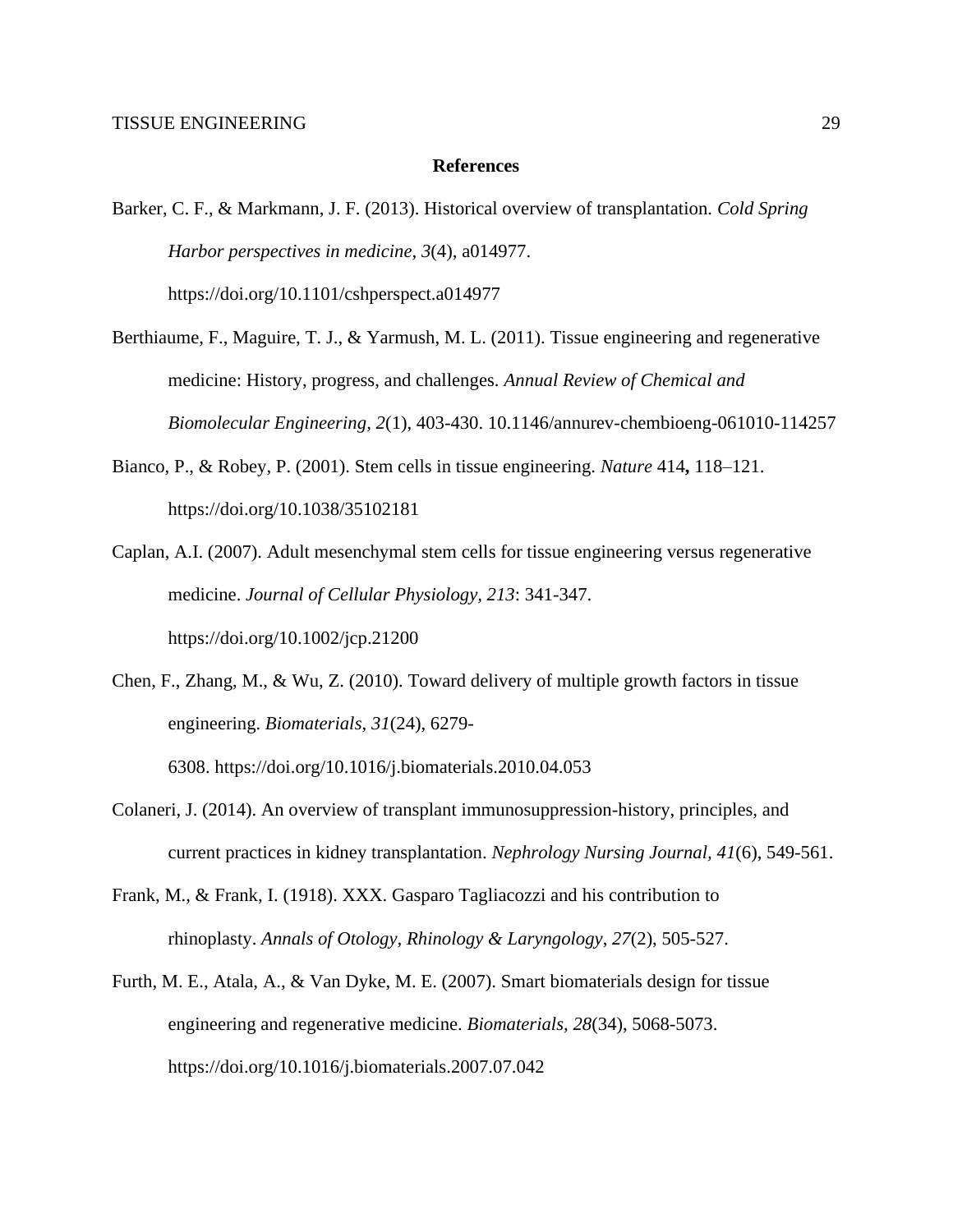Godbey, W. T., & Atala, A. (2002). In vitro systems for tissue engineering. *Annals of the new York Academy of Sciences*, *961*(1), 10-26.

Gomillion, C. T., & Burg, K. J. L. (2006). Stem cells and adipose tissue engineering. *Biomaterials, 27*(36), 6052-6063. <https://doi.org/10.1016/j.biomaterials.2006.07.033>

- Gross, J. (2008). E. Pluribus UNOS: The National Organ Transplant Act and its postoperative complications. *Yale Journal of Health Policy, Law, and Ethics, 8(1),* 145-252.
- Guthrie, D., Rhodes, P., Thomson, W., Richardson, R., & Underwood, E. (2020). *History of medicine. Encyclopedia Britannica*. [https://www.britannica.com/science/history-of](https://www.britannica.com/science/history-of-medicine)[medicine](https://www.britannica.com/science/history-of-medicine)
- Hamilton, D. (2012). *A history of organ transplantation: Ancient legends to modern practice*. University of Pittsburgh Press.
- Howard, D., Buttery, L. D., Shakesheff, K. M., & Roberts, S. J. (2008). Tissue engineering: Strategies, stem cells and scaffolds. *Journal of Anatomy, 213*(1), 66-72. <https://doi.org/10.1111/j.1469-7580.2008.00878.x>
- Kaul, H., & Ventikos, Y. (2015). On the genealogy of tissue engineering and regenerative medicine. *Tissue engineering. Part B, Reviews*, *21*(2), 203–217. https://doi.org/10.1089/ten.TEB.2014.0285
- Nam, K. H., Smith, A. S., Lone, S., Kwon, S., & Kim, D. H. (2015). Biomimetic 3D tissue models for advanced high-throughput drug screening. *Journal of laboratory automation*, *20*(3), 201–215. https://doi.org/10.1177/2211068214557813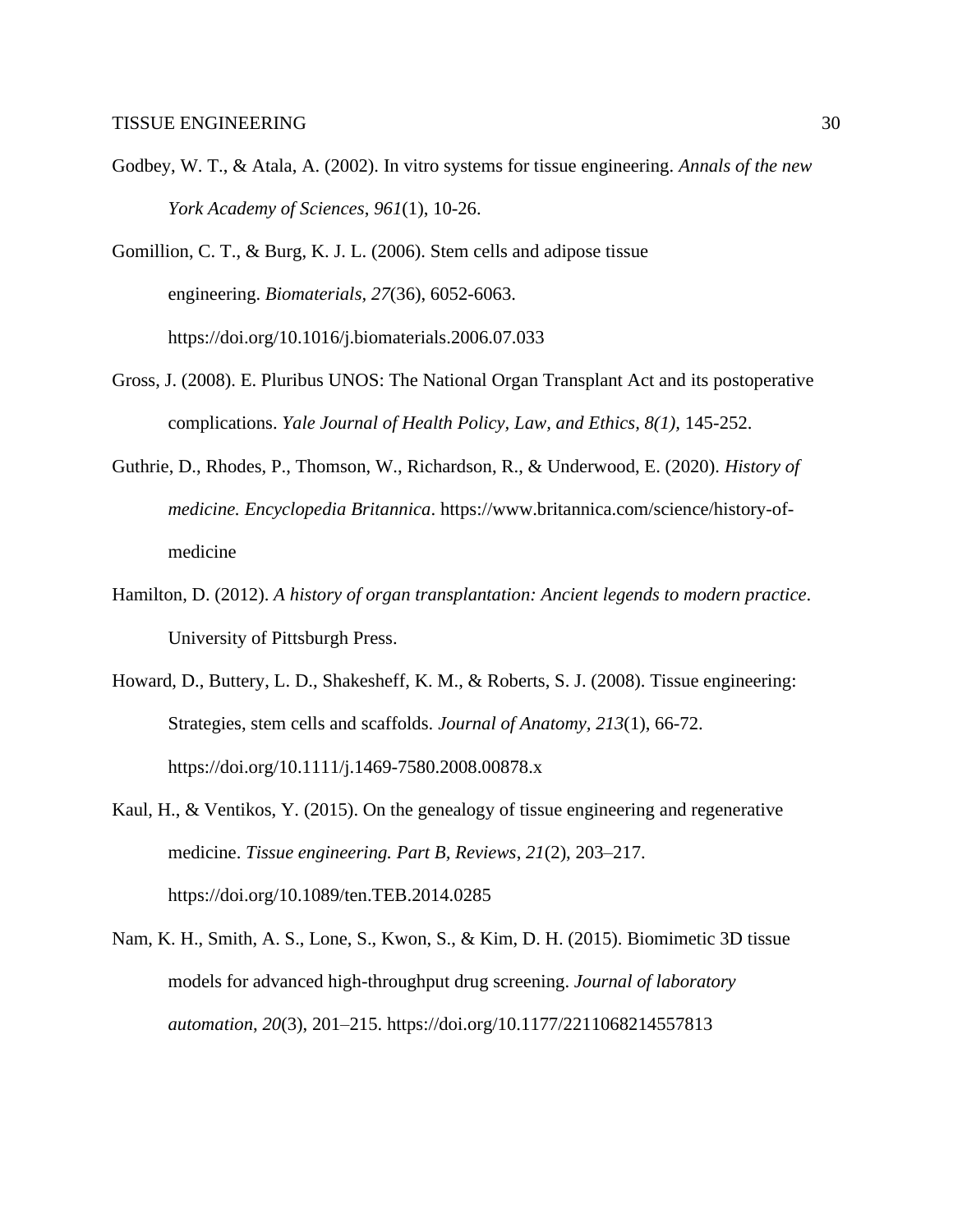- Nooeaid, P., Salih, V., Beier, J.P. & Boccaccini, A.R. (2012). Osteochondral tissue engineering: Scaffolds, stem cells and applications. *Journal of Cellular Molecular Medicine*, *16*, 2247- 2270. <https://doi.org/10.1111/j.1582-4934.2012.01571.x>
- O'Brien, F. J. (2011). Biomaterials & scaffolds for tissue engineering. *Materials Today, 14*(3), 88-95. [https://doi.org/10.1016/S1369-7021\(11\)70058-X](https://doi.org/10.1016/S1369-7021(11)70058-X)
- Olson, J. L., Atala, A., & Yoo, J. J. (2011). Tissue engineering: Current strategies and future directions. *Chonnam Medical Journal*, *47*(1), 1–13. <https://doi.org/10.4068/cmj.2011.47.1.1>
- Platt, J. L., & Cascalho, M. (2013). New and old technologies for organ replacement. *Current opinion in organ transplantation*, *18*(2), 179–185. https://doi.org/10.1097/MOT.0b013e32835f0887
- Ramsay M. A. (2002). Will stem cells transform medicine?. *Proceedings (Baylor University. Medical Center)*, *15*(2), 135–137. https://doi.org/10.1080/08998280.2002.11927829
- Rana, A., & Godfrey, E. L. (2019). Outcomes in solid-organ transplantation: Success and stagnation. *Texas Heart Institute journal*, *46*(1), 75–76. [https://doi.org/10.14503/THIJ-](https://doi.org/10.14503/THIJ-18-6749)[18-6749](https://doi.org/10.14503/THIJ-18-6749)
- Rosenbaum, A. J., Grande, D. A., & Dines, J. S. (2008). The use of mesenchymal stem cells in tissue engineering: A global assessment. *Organogenesis*, *4*(1), 23–27. https://doi.org/10.4161/org.6048
- Sakaguchi, R., Ferracane, J., & Powers, J. (2019). Tissue engineering. *Craig's Restorative Dental Materials (Fourteenth Edition*) pp. 313-326. Elsevier. [https://doi.org/10.1016/B978-0-](https://doi.org/10.1016/B978-0-323-47821-2.00016-0) [323-47821-2.00016-0](https://doi.org/10.1016/B978-0-323-47821-2.00016-0)